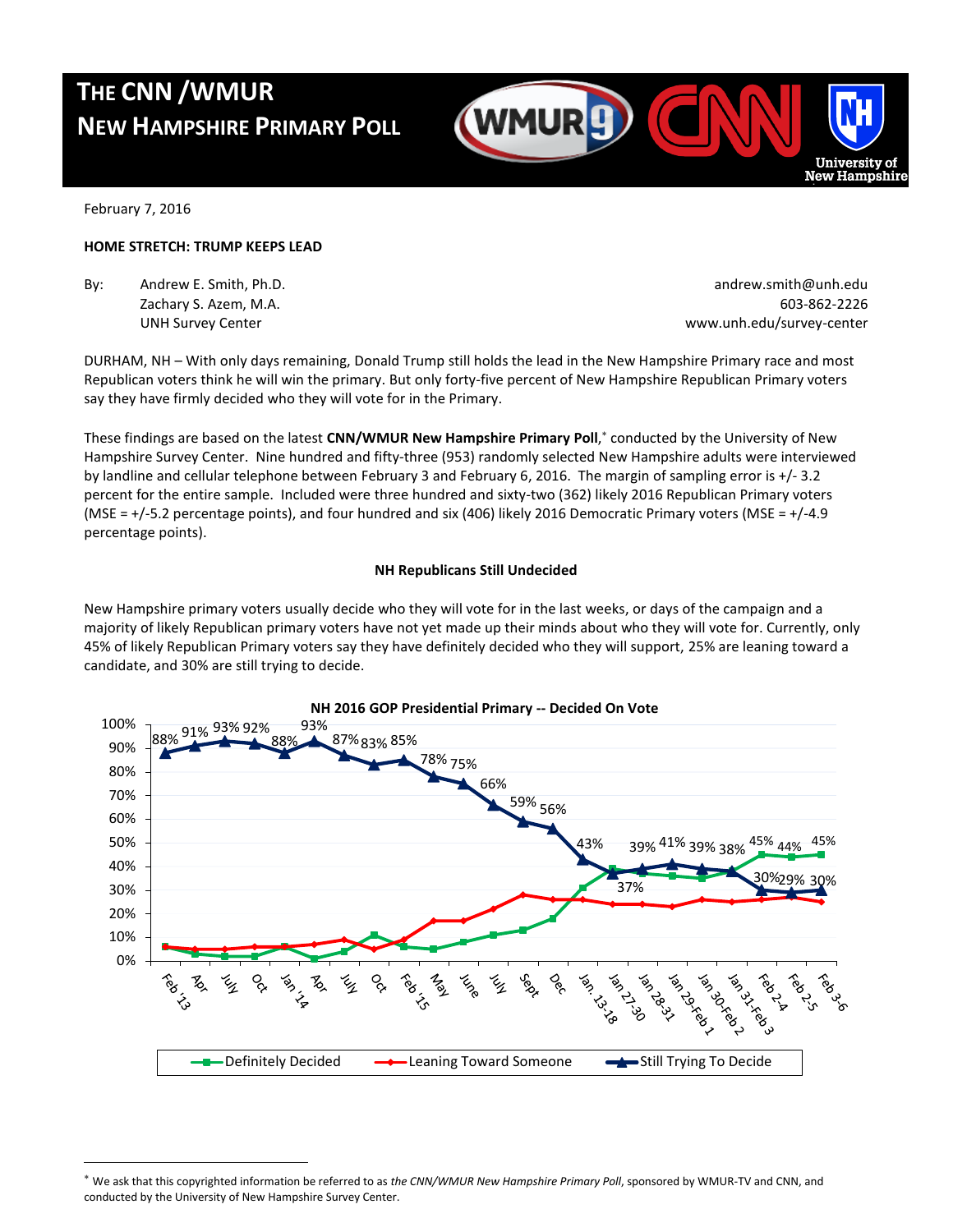The Republican electorate is more interested in the 2016 primary than it was at a similar point in the 2008 cycle, the last time both parties had contested primaries. Currently, 58% of likely Republican primary voters say they are extremely interested in the election, 33% are very interested, and 9% are only somewhat interested or not very interested. By comparison, at this point in the election cycle, only 43% of likely Republican primary voters said they were extremely interested in the 2008 primary, 49% were very interested, and 9% were only somewhat interested or not very interested. Currently, 46% of undeclared voters who can vote in either primary, say they will vote in the Republican primary and 46% say they will vote in the Democratic primary.

# **2016 NH Republican Primary**

Donald Trump continues to top the field in New Hampshire, rebounding to getting the support of 33% of likely Republican primary voters. Trump is followed by Marco Rubio (16%), Ted Cruz (14%), John Kasich (11%), Jeb Bush (7%), Carly Fiorina (6%), Chris Christie (4%), and Ben Carson (2%). All other potential candidates receive less than 1% support, and 6% say they are undecided.

Trump (44%) and Cruz (22%) are the leading candidates among primary voters who regularly listen to conservative talk radio. Trump (37%) and Rubio (25%) are the top choices among primary voters who regularly read the Union Leader. Trump also has the support of 47% of likely primary voters who say they have definitely decided who they are voting for on primary day.



# **NH 2016 GOP Presidential Primary -- Who Support If Vote Held Today?**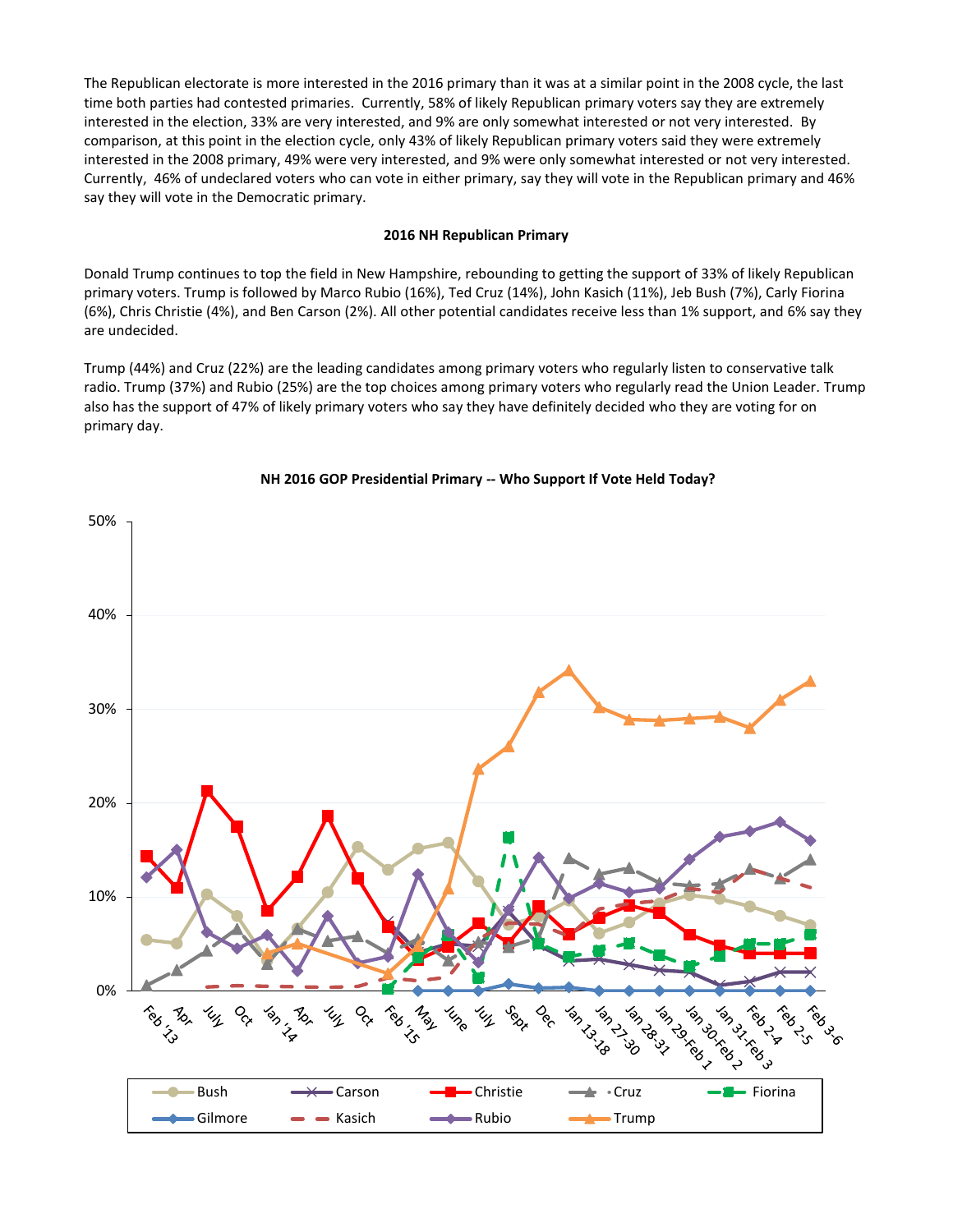#### **Most Unpopular Republican Candidate**

Despite leading the New Hampshire field, Trump is also the candidate New Hampshire Republicans are least likely to vote for. When asked which candidate they would NOT vote for under any circumstance, 30% of likely Republican Primary voters say they would not vote for Trump, 14% would not vote for Cruz, 12% would not vote for Bush, 6% would not vote for Rubio, 4% would not vote for Fiorina, 3% would not vote for Kasich, 3% would not vote for Gilmore, 3% would not vote for Christie, 2% would not vote for Carson, 13% think all the prospective candidates are acceptable, and 9% are unsure.

Voters who frequently attend religious services (45%) and voters with a post-graduate education (41%) are most likely to say they wouldn't vote for Trump under any circumstances and conservative talk radio listeners (29%) are most likely to say they wouldn't vote for Bush under any circumstances.



#### **NH 2016 GOP Presidential Primary -- Would Not Vote For**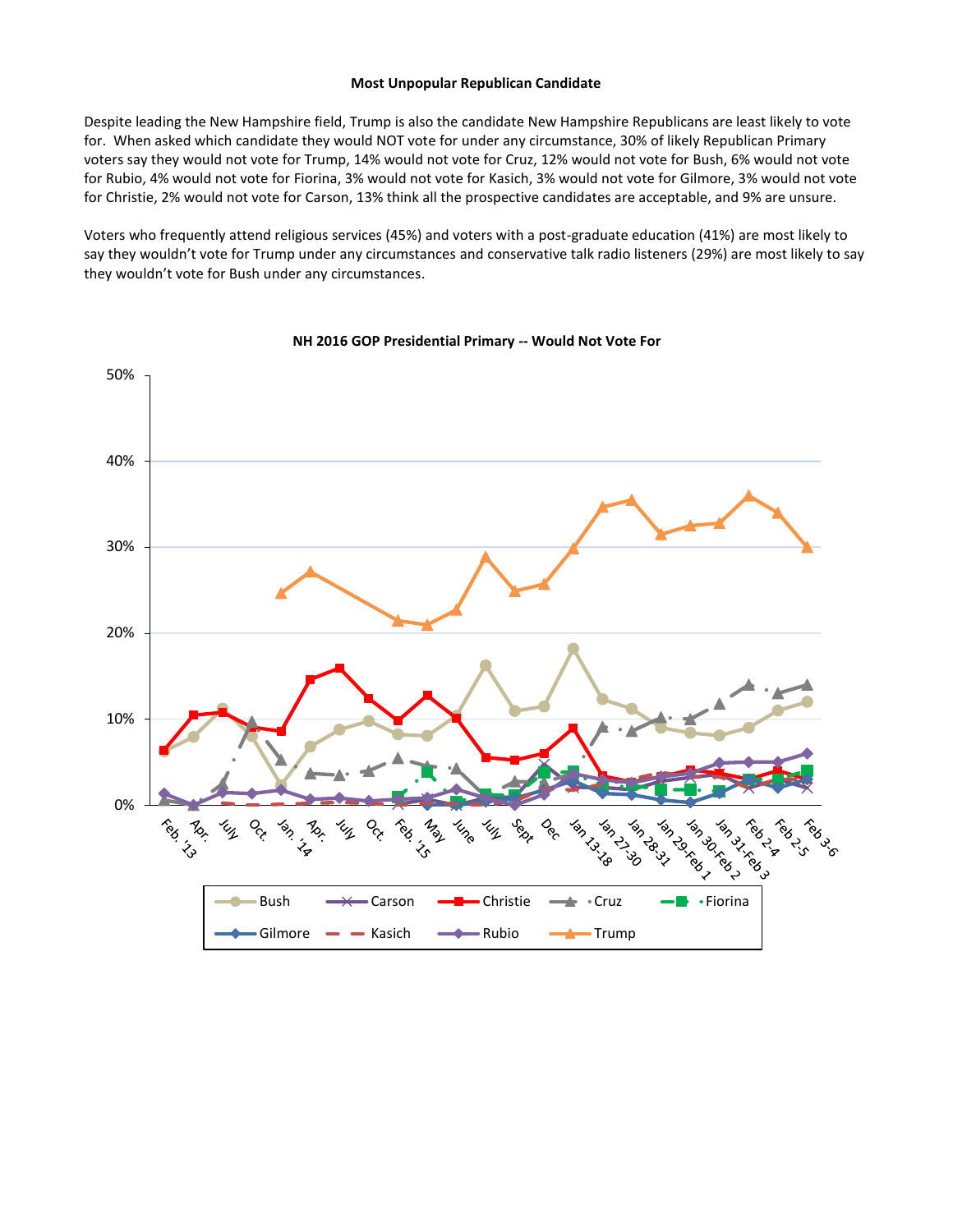# **Republican Net Electability**

Rubio tops the field in net electability (the percentage who support a candidate minus the percent who would not vote for that candidate) with +10% and is essentially tied with Kasich at +8%. Trump (+3%), Fiorina (+2%) and Christie (+1%) also have positive net electability scores. Cruz (0%), Carson (0%), Gilmore (-3%), and Bush (-5%) have neutral or negative net electability scores.



**NH 2016 GOP Presidential Primary -- Net Electability Scores**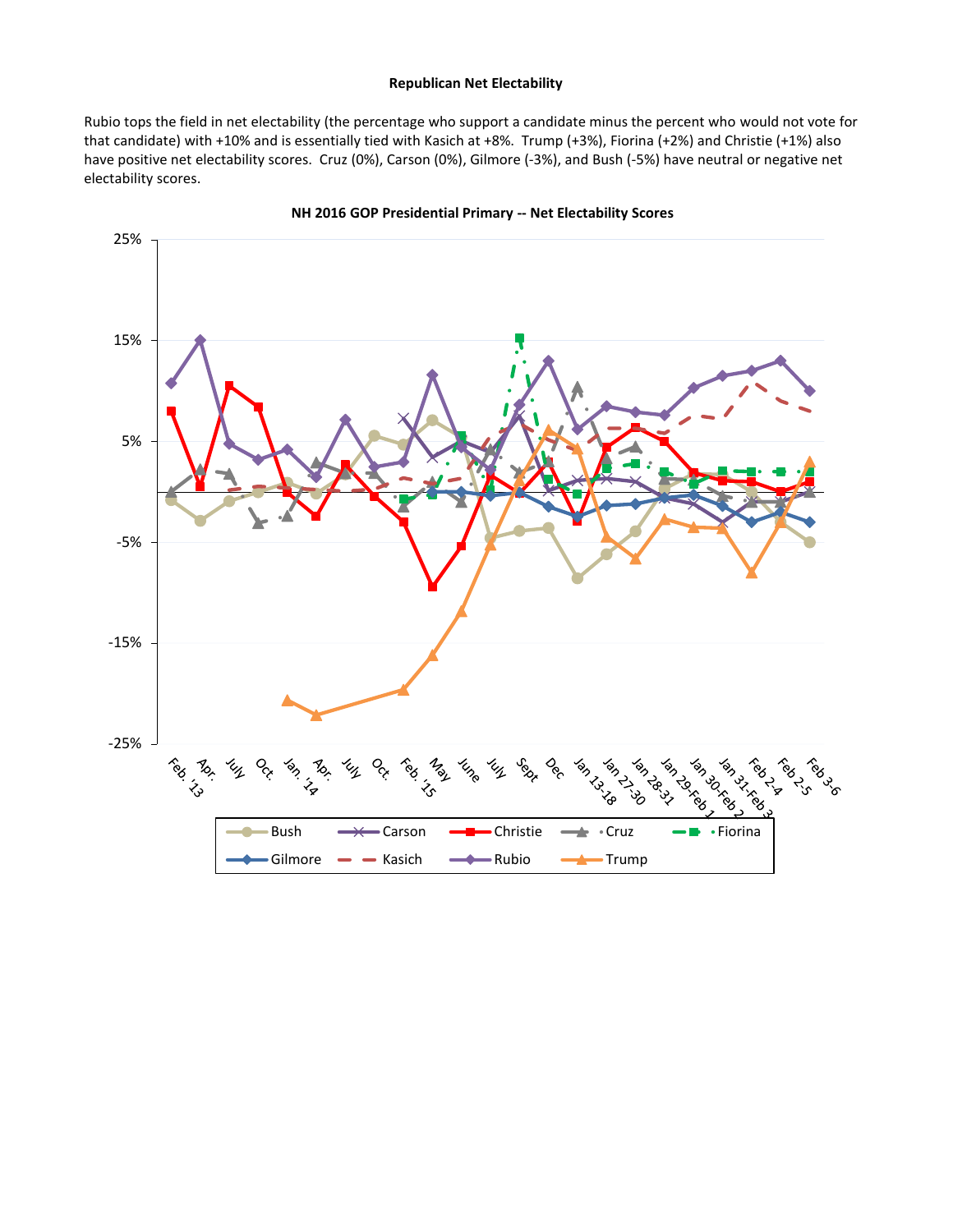### **Who Will Win NH Primary?**

Trump remains the candidate that most New Hampshire Republicans think will win in the Granite State. When asked who they think will win the 2016 New Hampshire Republican Primary, 65% think Trump will win, 10% think Cruz will win, and 9% think Rubio will win.



**Who Will Win NH 2016 GOP Presidential Primary?**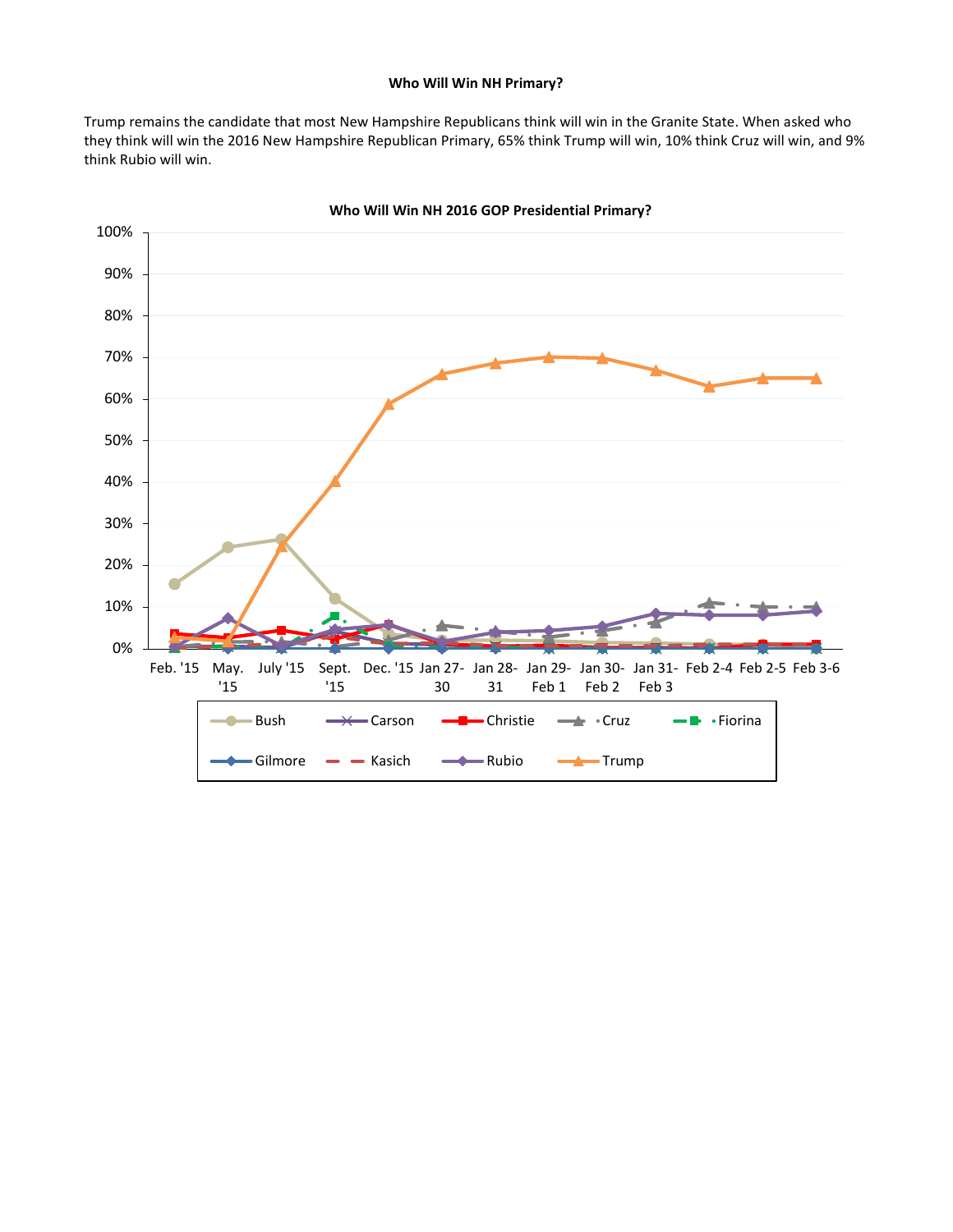# **CNN/WMUR New Hampshire Primary Poll Methodology**

These findings are based on the latest CNN/WMUR New Hampshire Primary Poll, conducted by the University of New Hampshire Survey Center and funded by CNN and WMUR-TV, Manchester, NH. Interviews were conducted by the UNH Survey Center with assistance from the Center for Public Interest Polling in Eagleton Institute at Rutgers. Nine hundred and fifty-three (953) randomly selected New Hampshire adults were interviewed by landline and cellular telephone between February 3 and February 6, 2016. If a household included more than one adult, the adult who had the most recent birthday was selected to be interviewed.

The margin of sampling error is +/- 3.2 percent for the entire sample. Included were three hundred and sixty-two (362) likely 2016 Republican Primary voters (MSE = +/-5.2 percentage points), and four hundred and six (406) likely 2016 Democratic Primary voters (MSE = +/-4.9 percentage points). These MSE's have not been adjusted for design effect. The design effect for the survey is 1.1%.

The random sample used in the CNN/WMUR New Hampshire Primary Poll was purchased from Marketing Systems Group (MSG), Horsham, PA. MSG screens each selected telephone number to eliminate non-working numbers, disconnected numbers, and business numbers to improve the efficiency of the sample, reducing the amount of time interviewers spend calling non-usable numbers.

The data have been weighted to adjust for numbers of adults and telephone lines within households. Additionally, data were weighted by respondent sex, age, and region of the state to targets from the most recent American Community Survey (ACS) conducted by the U.S. Census Bureau. In addition to potential sampling error, all surveys have other potential sources of non-sampling error including question order effects, question wording effects, and non-response. Due to rounding, percentages may not sum to 100%. The number of respondents in each demographic below may not equal the number reported in cross-tabulation tables as some respondents choose not to answer some questions.

For more information about the methodology used in the CNN/WMUR New Hampshire Primary Poll, contact Dr. Andrew Smith at (603) 862-2226 or by email at andrew.smith@unh.edu.

| <b>Sex</b> |                                   | N   | ℅   | <b>Region</b>               | N   | %   |
|------------|-----------------------------------|-----|-----|-----------------------------|-----|-----|
|            | Male                              | 466 | 49% | North Country               | 76  | 8%  |
|            | Female                            | 487 | 51% | Central/Lakes               | 152 | 16% |
|            |                                   |     |     | <b>Connecticut Valley</b>   | 140 | 15% |
| Age        |                                   | N   | %   | Mass Border                 | 276 | 29% |
|            | 18 to 34                          | 242 | 27% | Seacoast                    | 159 | 17% |
|            | 35 to 49                          | 227 | 25% | <b>Manchester Area</b>      | 151 | 16% |
|            | 50 to 64                          | 280 | 31% |                             |     |     |
|            | 65 and Over                       | 163 | 18% | <b>Party Registration</b>   | N   | %   |
|            |                                   |     |     | Democrat                    | 264 | 28% |
|            | <b>Highest Level of Education</b> | N   | ℅   | Undeclared & Not Reg.       | 473 | 50% |
|            | High School or Less               | 139 | 18% | Republican                  | 211 | 22% |
|            | Some College                      | 196 | 25% |                             |     |     |
|            | College Graduate                  | 281 | 36% | <b>Party Identification</b> | N   | %   |
|            | Post-Graduate                     | 176 | 22% | Democrat                    | 374 | 47% |
|            |                                   |     |     | Independent                 | 115 | 15% |
|            |                                   |     |     | Republican                  | 299 | 38% |

# **New Hampshire Primary Poll, February 3-6, 2016 Demographics**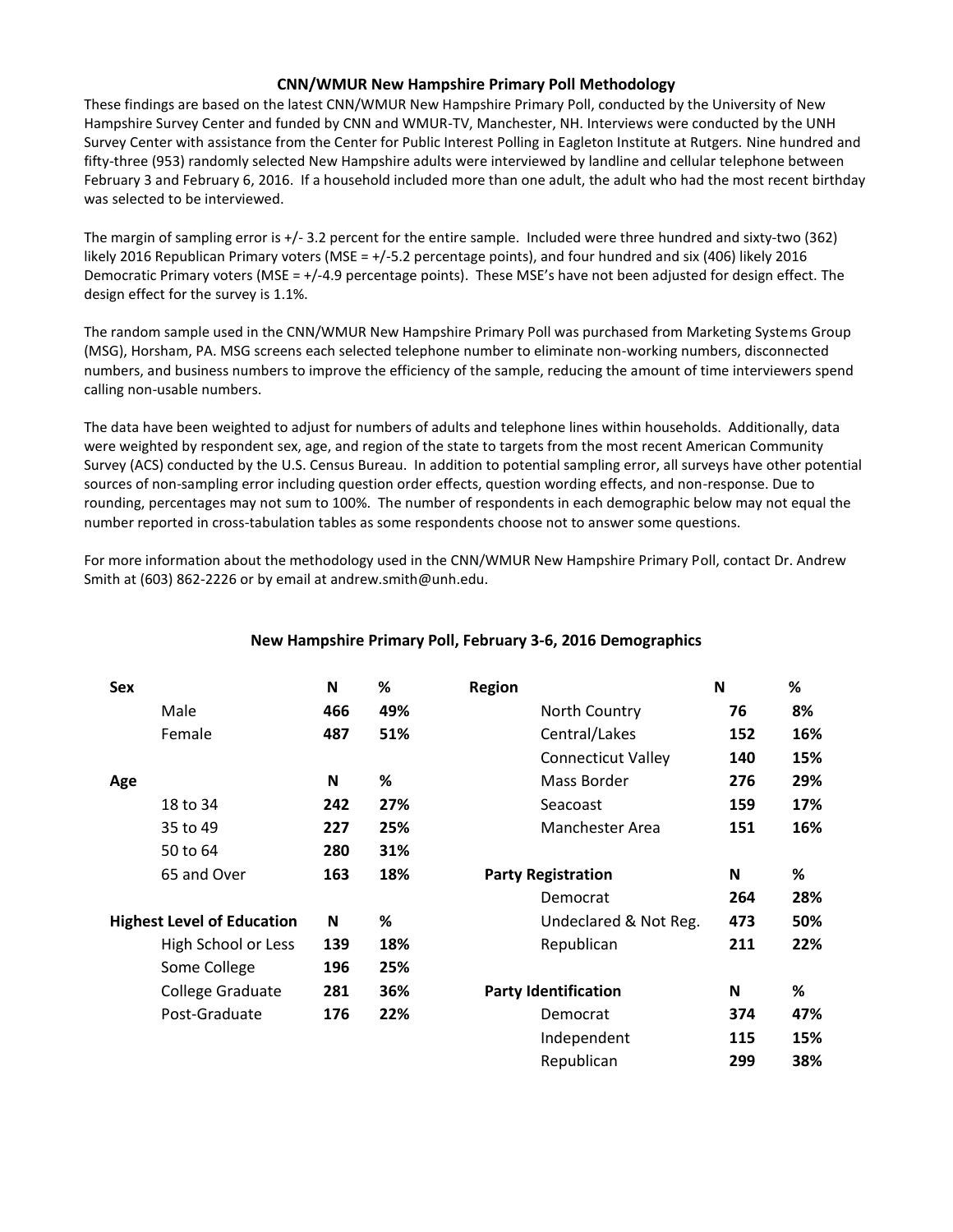# **New Hampshire Primary Poll, February 3-6, 2016 Likely Republican Primary Voter Demographics**

| Sex                               | N   | %   | <b>Region</b>               | N   | %   |
|-----------------------------------|-----|-----|-----------------------------|-----|-----|
| Male                              | 192 | 53% | North Country               | 29  | 8%  |
| Female                            | 170 | 47% | Central/Lakes               | 62  | 17% |
|                                   |     |     | <b>Connecticut Valley</b>   | 38  | 10% |
| Age                               | N   | %   | Mass Border                 | 118 | 33% |
| 18 to 34                          | 62  | 18% | Seacoast                    | 52  | 14% |
| 35 to 49                          | 90  | 26% | Manchester Area             | 63  | 18% |
| 50 to 64                          | 132 | 38% |                             |     |     |
| 65 and Over                       | 64  | 18% | <b>Party Registration</b>   | N   | %   |
|                                   |     |     | Democrat                    | 0   | 0%  |
| <b>Highest Level of Education</b> | N   | %   | Undeclared & Not Reg.       | 162 | 45% |
| High School or Less               | 65  | 18% | Republican                  | 200 | 55% |
| Some College                      | 82  | 23% |                             |     |     |
| College Graduate                  | 152 | 43% | <b>Party Identification</b> | N   | %   |
| Post-Graduate                     | 58  | 16% | Democrat                    | 32  | 9%  |
|                                   |     |     | Independent                 | 45  | 13% |
|                                   |     |     | Republican                  | 281 | 79% |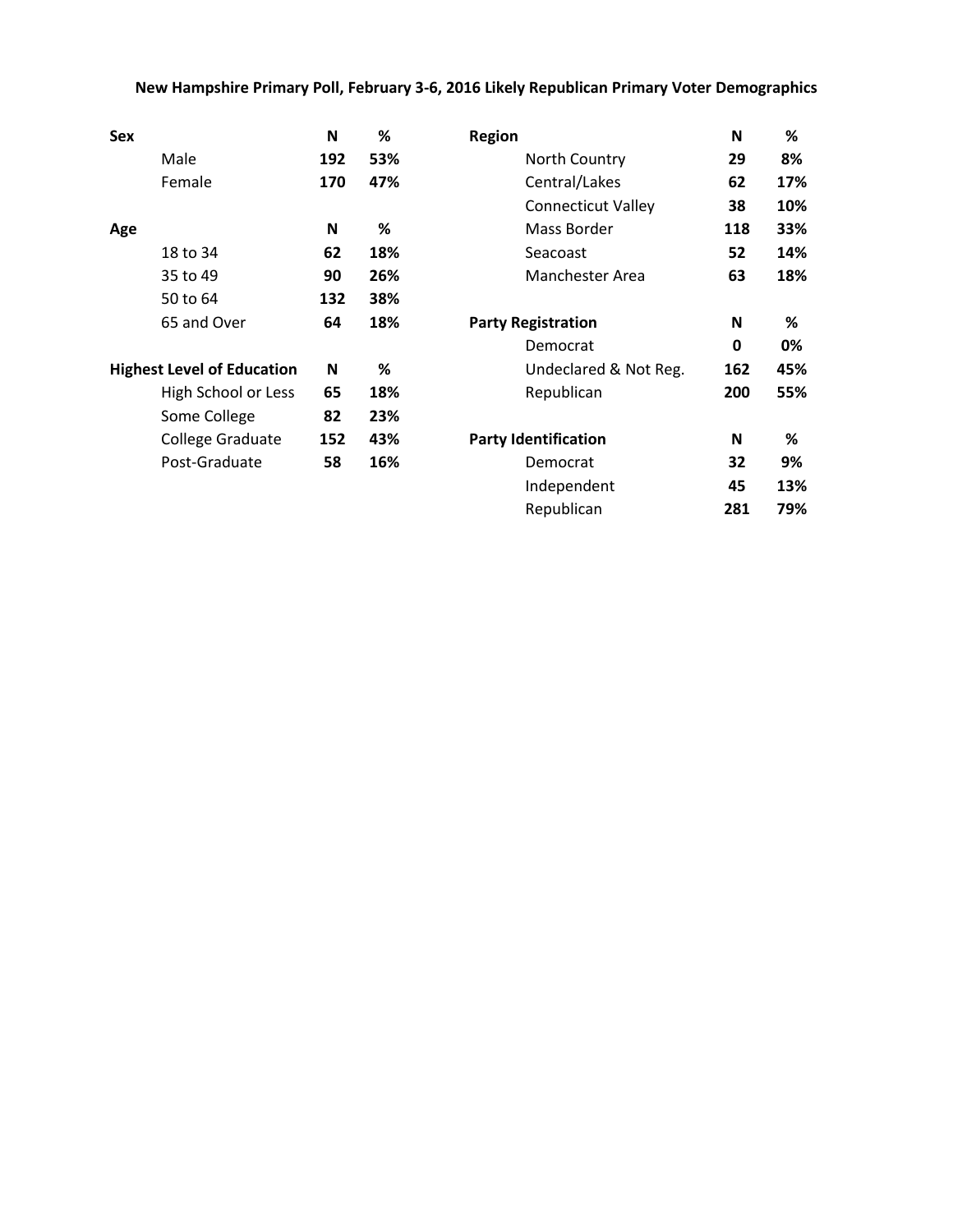# **Decided Who to Vote for in 2016 GOP Primary?**

(Likely NH GOP Primary Voters)

"Have you definitely decided who you will vote for in the New Hampshire primary … are you leaning toward someone … or have you considered some candidates but are still trying to decide?"

|                  | <b>Definitely</b> | <b>Leaning Toward</b> | <b>Still Trying to</b> |            |
|------------------|-------------------|-----------------------|------------------------|------------|
|                  | <b>Decided</b>    | <b>Someone</b>        | Decide                 | <u>(N)</u> |
| Feb 3-6 '16      | 45%               | 25%                   | 30%                    | (362)      |
| Feb 2-5 '16      | 44%               | 27%                   | 29%                    | (370)      |
| Feb 2-4 '16      | 45%               | 26%                   | 30%                    | (287)      |
| Jan 31-Feb 3 '16 | 38%               | 25%                   | 38%                    | (390)      |
| Jan 30-Feb 2 '16 | 35%               | 26%                   | 39%                    | (378)      |
| Jan 29-Feb 1 '16 | 36%               | 23%                   | 41%                    | (362)      |
| Jan 28-31 '16    | 37%               | 24%                   | 39%                    | (359)      |
| Jan 27-30 '16    | 39%               | 24%                   | 37%                    | (409)      |
| Jan 13-18 '16    | 31%               | 26%                   | 43%                    | (412)      |
| Dec '15          | 18%               | 26%                   | 56%                    | (403)      |
| Sept '15         | 13%               | 28%                   | 59%                    | (343)      |
| July '15         | 11%               | 22%                   | 66%                    | (309)      |
| June '15         | 8%                | 17%                   | 75%                    | (401)      |
| May '15          | 5%                | 17%                   | 78%                    | (291)      |
| Feb. '15         | 6%                | 9%                    | 85%                    | (346)      |
| Oct. '14         | 11%               | 5%                    | 83%                    | (271)      |
| July '14         | 4%                | 9%                    | 87%                    | (247)      |
| Apr. '14         | 1%                | 7%                    | 83%                    | (182)      |
| Jan. '14         | 6%                | 6%                    | 88%                    | (245)      |
| Oct. '13         | 2%                | 6%                    | 92%                    | (220)      |
| July '13         | 2%                | 5%                    | 93%                    | (197)      |
| Apr. '13         | 3%                | 5%                    | 91%                    | (164)      |
| Feb. '13         | 6%                | 6%                    | 88%                    | (205)      |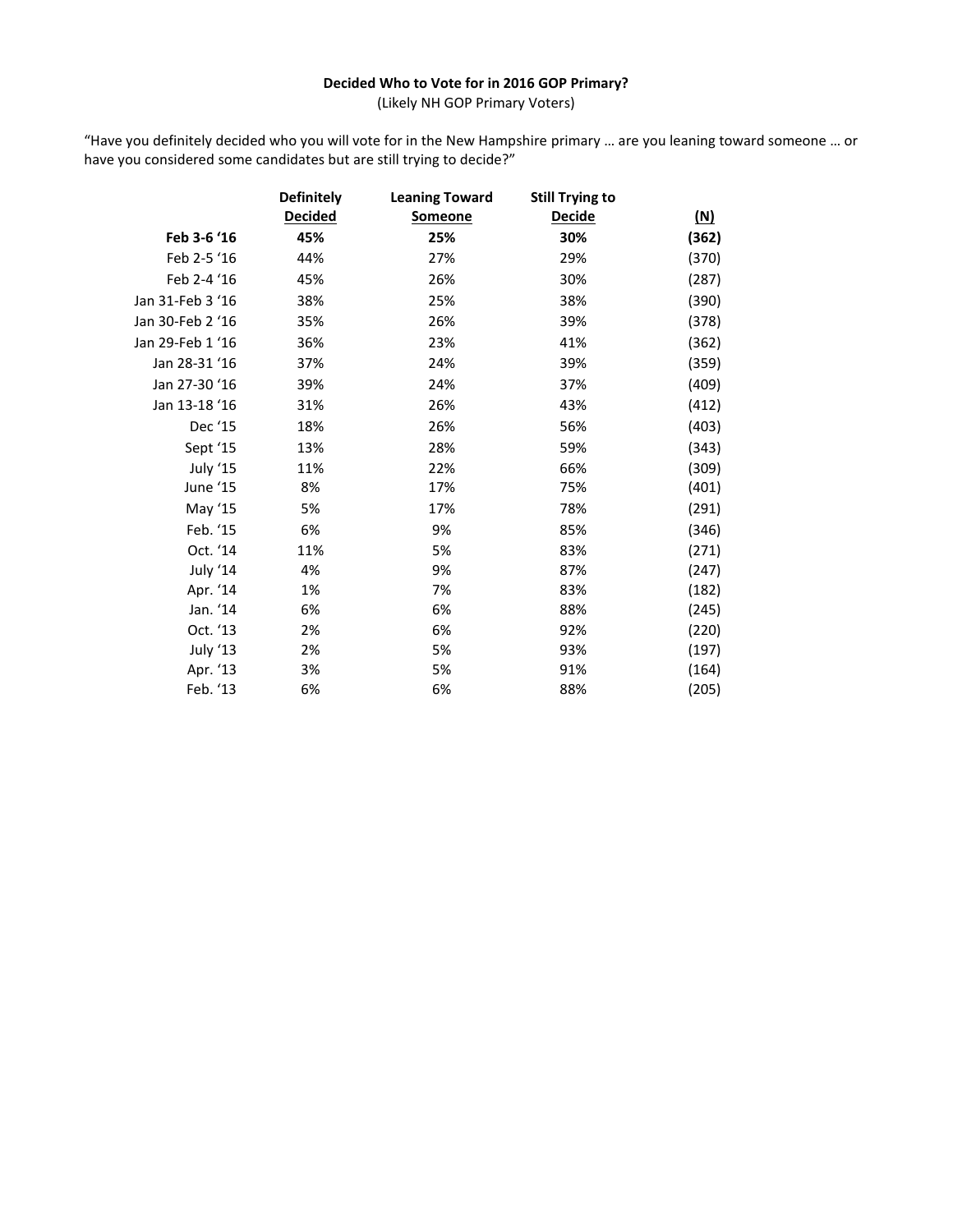# **Republican Nomination in 2016 NH Primary**

(Likely NH GOP Primary Voters)

"I'm going to read you the names of the candidates who are running for the Republican nomination. If the Republican primary for president were held today, which of the following would you support for the Republican nomination Jeb Bush … Ben Carson … Chris Christie … Ted Cruz … Carly Fiorina … Jim Gilmore … John Kasich … Marco Rubio … Donald Trump … or someone else?" ROTATE CANDIDATES

|                       |                |                |                | 2015           |        |                          | 2016           |       |       |                |                  |         |       |                |        |
|-----------------------|----------------|----------------|----------------|----------------|--------|--------------------------|----------------|-------|-------|----------------|------------------|---------|-------|----------------|--------|
|                       |                |                |                |                |        |                          | Jan            | Jan   | Jan   | Jan 29-        | Jan 30-          | Jan 31- | Feb   | Feb            | Feb    |
|                       | Feb            | May            | June           | July           | Sept   | Dec                      | 13 18          | 27-30 | 28-31 | Feb 1          | Feb <sub>2</sub> | Feb 3   | $2-4$ | 2-5            | $3-6$  |
| <b>Donald Trump</b>   | 2%             | 5%             | 11%            | 24%            | 26%    | 32%                      | 34%            | 30%   | 29%   | 29%            | 29%              | 29%     | 28%   | 31%            | 33%    |
| <b>Marco Rubio</b>    | 5%             | 12%            | 6%             | 3%             | 9%     | 14%                      | 10%            | 11%   | 11%   | 11%            | 14%              | 16%     | 17%   | 18%            | 16%    |
| <b>Ted Cruz</b>       | 4%             | 6%             | 3%             | 5%             | 5%     | 6%                       | 14%            | 12%   | 13%   | 12%            | 11%              | 11%     | 13%   | 12%            | 14%    |
| John Kasich           | 1%             | 1%             | 1%             | 6%             | 7%     | 7%                       | 6%             | 9%    | 9%    | 10%            | 11%              | 11%     | 13%   | 12%            | 11%    |
| <b>Jeb Bush</b>       | 17%            | 15%            | 16%            | 12%            | 7%     | 8%                       | 10%            | 6%    | 7%    | 9%             | 10%              | 10%     | 9%    | 8%             | 7%     |
| <b>Carly Fiorina</b>  | $\ast$         | 4%             | 6%             | 1%             | 16%    | 5%                       | 4%             | 4%    | 5%    | 4%             | 3%               | 4%      | 5%    | 5%             | 6%     |
| <b>Chris Christie</b> | 9%             | 3%             | 5%             | 7%             | 5%     | 9%                       | 6%             | 8%    | 9%    | 9%             | 6%               | 5%      | 4%    | 4%             | 4%     |
| <b>Ben Carson</b>     | 8%             | 4%             | 5%             | 5%             | 8%     | 5%                       | 3%             | 3%    | 3%    | 2%             | 2%               | 1%      | 1%    | 2%             | 2%     |
| <b>Jim Gilmore</b>    | $\overline{a}$ | 0%             | 0%             | 0%             | 1%     | $\ast$                   | $\ast$         | 0%    | 0%    | 0%             | 0%               | 0%      | 0%    | 0%             | $\ast$ |
| <b>Rand Paul</b>      | 9%             | 10%            | 9%             | 7%             | 3%     | 2%                       | 6%             | 3%    | 4%    | 4%             | 4%               | $---$   | ---   | $---$          | ---    |
| <b>Mike Huckabee</b>  | 9%             | 3%             | 2%             | 2%             | $\ast$ | 1%                       | 1%             | 1%    | 1%    | 1%             | $\overline{a}$   | ---     | ---   | $\overline{a}$ |        |
| <b>Rick Santorum</b>  | 2%             | 2%             | 0%             | 1%             | $\ast$ | $\ast$                   | 0%             | 0%    | 0%    | 0%             | 0%               | ---     | ---   | ---            | ---    |
| <b>Lindsey Graham</b> | $\overline{a}$ | 1%             | 1%             | 1%             | 1%     | 1%                       | $\overline{a}$ | ---   | $---$ | $\overline{a}$ | $\overline{a}$   | $---$   | ---   | $---$          | ---    |
| George Pataki         | 1%             | 2%             | 1%             | *              | $\ast$ | 0%                       | $---$          | ---   | $---$ | $---$          | $---$            | $---$   | $---$ | $---$          | ---    |
| <b>Scott Walker</b>   | 12%            | 11%            | 8%             | 11%            | $\ast$ | $\overline{a}$           | $---$          | ---   | $---$ | $---$          | $---$            | $---$   | $---$ | $\overline{a}$ | ---    |
| <b>Mark Everson</b>   | $\overline{a}$ | $\overline{a}$ | $---$          | $\overline{a}$ | 0%     | $---$                    | $---$          | ---   | $---$ | $---$          | $---$            | ---     | $---$ | $---$          | ---    |
| <b>Bobby Jindal</b>   | 1%             | 2%             | $\ast$         | 2%             | 0%     | $\overline{a}$           | $---$          | ---   | $---$ | $---$          | $---$            | $---$   | $---$ | $-$            | ---    |
| <b>Rick Perry</b>     | 2%             | 4%             | 4%             | 2%             | $---$  | $\qquad \qquad -$        | ---            | ---   | ---   | $---$          | ---              | ---     | ---   | $---$          | ---    |
| <b>Bob Ehrlich</b>    | $\overline{a}$ | $\ast$         | $\ast$         | 0%             | ---    | $\overline{a}$           | $-$            | ---   | $-$   | $\overline{a}$ | $\overline{a}$   | $---$   | ---   | $-$            | ---    |
| <b>Peter King</b>     | $\ast$         | $\ast$         | 0%             | ---            | ---    | $---$                    | $\overline{a}$ | ---   | ---   | $---$          | $\overline{a}$   | $---$   | ---   | $\overline{a}$ |        |
| <b>John Bolton</b>    | 1%             | 0%             | $\overline{a}$ | ---            | ---    | $\overline{a}$           | $---$          | ---   | ---   | $---$          | ---              | $---$   | ---   | $-$            |        |
| Paul Ryan             | $---$          | ---            | ---            | ---            | ---    | $\overline{a}$           | ---            | ---   | ---   | ---            | $---$            | ---     | ---   | $---$          | ---    |
| <b>Kelly Ayotte</b>   | ---            | ---            | ---            | $\overline{a}$ | ---    | $---$                    | ---            | ---   | $-$   | $\overline{a}$ | $\overline{a}$   | $---$   | ---   | $\overline{a}$ | ---    |
| <b>Scott Brown</b>    | ---            | ---            | ---            | ---            | ---    | ---                      | ---            | ---   |       | ---            | ---              | ---     | ---   | $---$          | ---    |
| <b>Rob Portman</b>    | ---            | $---$          | ---            | $---$          | $---$  | $\hspace{0.05cm} \ldots$ | ---            | ---   | ---   | $---$          | $---$            | $---$   | ---   | $\cdots$       | ---    |
| John Huntsman         | $---$          | ---            | $---$          | $---$          | $---$  | $---$                    | $---$          | ---   | $---$ | $---$          | $---$            | $---$   | $---$ | $---$          | ---    |
| John Thune            | $---$          | $---$          | $---$          | $---$          | $---$  | $---$                    | $---$          | $---$ | $---$ | $---$          | $---$            | $---$   | $---$ | $\overline{a}$ | ---    |
| <b>Someone Else</b>   | 1%             | 1%             | 1%             | 0%             | $\ast$ | 0%                       | $\ast$         | 3%    | 2%    | 2%             | *                | 4%      | 2%    | 2%             | 1%     |
| Don't Know Yet        | 15%            | 14%            | 21%            | 12%            | 11%    | 9%                       | 6%             | 10%   | 7%    | 9%             | 10%              | 9%      | 8%    | 7%             | 6%     |
| (N)                   | (348)          | (293)          | (400)          | (305)          | (344)  | (399)                    | (408)          | (400) | (352) | (354)          | (372)            | (386)   | (285) | (367)          | (361)  |

 $*$  = Less than 1% --- = Not Included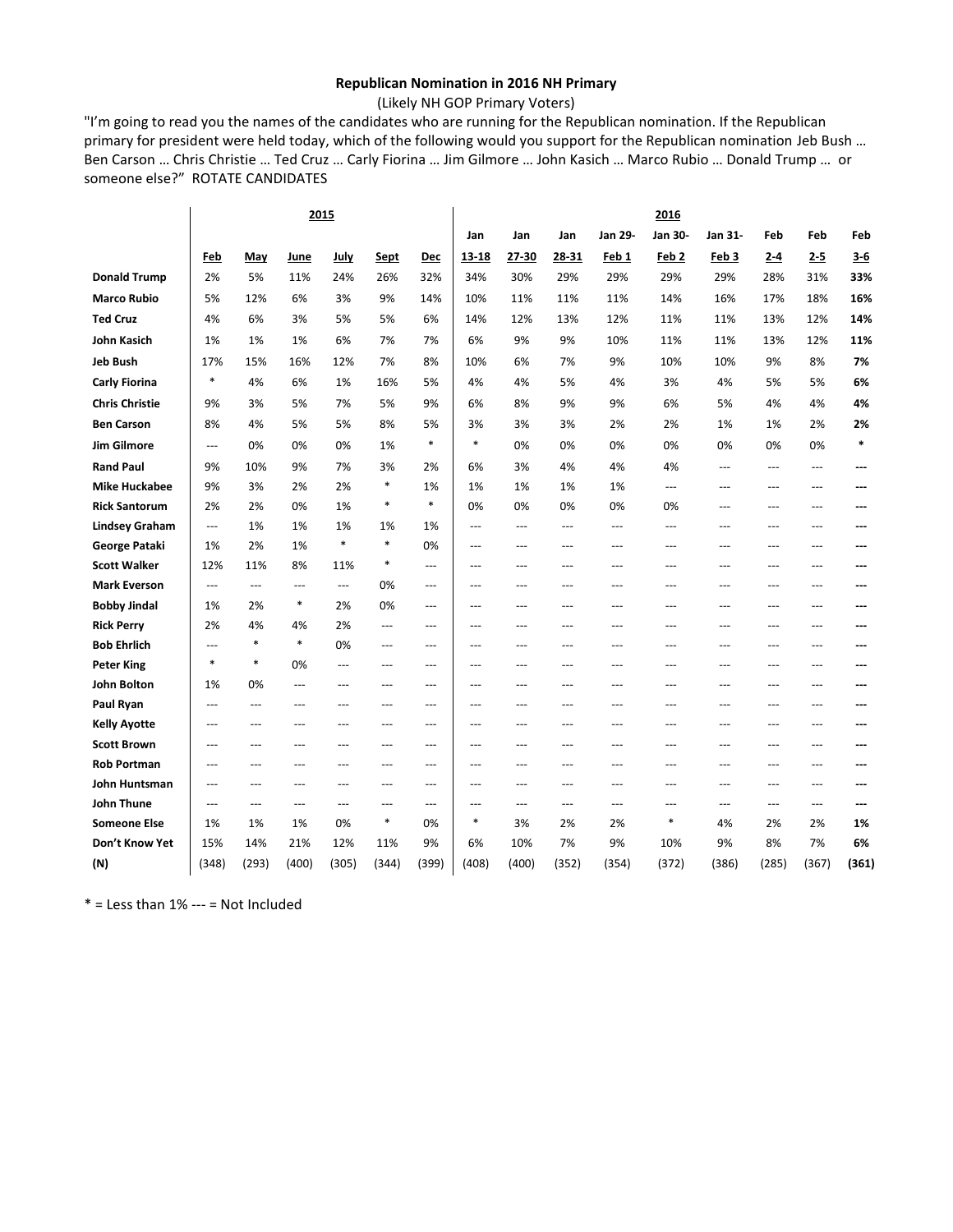|                       |                | 2013           |        |        | 2014           |                |                        |                          |  |  |
|-----------------------|----------------|----------------|--------|--------|----------------|----------------|------------------------|--------------------------|--|--|
|                       | Feb            | Apr            | July   | Oct    | Jan            | Apr            | July                   | Oct                      |  |  |
| <b>Donald Trump</b>   | ---            | ---            | ---    | ---    | 4%             | 5%             | $\overline{a}$         | ---                      |  |  |
| <b>Ted Cruz</b>       | 1%             | 2%             | 4%     | 6%     | 3%             | 7%             | 5%                     | 6%                       |  |  |
| <b>Marco Rubio</b>    | 12%            | 15%            | 6%     | 4%     | 6%             | 2%             | 8%                     | 3%                       |  |  |
| <b>John Kasich</b>    | ---            | $---$          | $\ast$ | $\ast$ | ---            | ---            | $\ast$                 | $\ast$                   |  |  |
| <b>Chris Christie</b> | 14%            | 11%            | 21%    | 16%    | 9%             | 12%            | 19%                    | 12%                      |  |  |
| <b>Jeb Bush</b>       | 5%             | 5%             | 10%    | 8%     | 3%             | 7%             | 11%                    | 15%                      |  |  |
| <b>Carly Fiorina</b>  | ---            | ---            | ---    | ---    | ---            | ---            | ---                    | ---                      |  |  |
| <b>Ben Carson</b>     | ---            | ---            | ---    | ---    | ---            | ---            | $---$                  | ---                      |  |  |
| <b>Rand Paul</b>      | 8%             | 15%            | 16%    | 17%    | 16%            | 15%            | 14%                    | 7%                       |  |  |
| <b>Mike Huckabee</b>  | ---            | ---            | ---    | ---    | ---            | ---            | 8%                     | 9%                       |  |  |
| Jim Gilmore           | ---            | $---$          | ---    | ---    | ---            | ---            | ---                    | ---                      |  |  |
| <b>Rick Santorum</b>  | 3%             | 4%             | 4%     | 4%     | ---            | 1%             | 1%                     | 2%                       |  |  |
| <b>Lindsey Graham</b> | ---            | $---$          | $---$  | ---    | $---$          | ---            | $\overline{a}$         | ---                      |  |  |
| George Pataki         | $-$            | $---$          | $---$  | $---$  | $\overline{a}$ | ---            | $\overline{a}$         | ---                      |  |  |
| <b>Scott Walker</b>   | 3%             | 1%             | 2%     | 2%     | 2%             | 3%             | 3%                     | 3%                       |  |  |
| <b>Mark Everson</b>   | ---            | $---$          | ---    | ---    | ---            | $---$          | $\qquad \qquad \cdots$ | $\hspace{0.05cm} \ldots$ |  |  |
| <b>Bobby Jindal</b>   | 2%             | 2%             | *      | ---    | ---            | 3%             | 5%                     | 3%                       |  |  |
| <b>Rick Perry</b>     | $\overline{a}$ | $---$          | 4%     | 1%     | 2%             | 1%             | 2%                     | 2%                       |  |  |
| <b>Bob Ehrlich</b>    | ---            | $---$          | $---$  | $---$  | $---$          | $\overline{a}$ | $\overline{a}$         | $---$                    |  |  |
| <b>Peter King</b>     | $---$          | $---$          | $---$  | *      | *              | $\overline{a}$ | ---                    | $\overline{a}$           |  |  |
| John Bolton           | ---            | $---$          | ---    | ---    | ---            | ---            | $---$                  | ---                      |  |  |
| Paul Ryan             | 11%            | 11%            | 8%     | 9%     | 6%             | 13%            | 5%                     | 6%                       |  |  |
| <b>Kelly Ayotte</b>   | 10%            | 5%             | $---$  | $---$  | 13%            | 13%            | $\overline{a}$         | ---                      |  |  |
| <b>Scott Brown</b>    | $-$            | $\overline{a}$ | $---$  | 7%     | 11%            | $---$          | $\overline{a}$         | ---                      |  |  |
| <b>Rob Portman</b>    | 0%             | 1%             | *      | $\ast$ | $\ast$         | *              | 1%                     | *                        |  |  |
| John Huntsman         | 8%             | 5%<br>$\ast$   | ---    | ---    | ---            | ---            | ---                    | ---                      |  |  |
| <b>John Thune</b>     | 1%             |                | ---    | ---    | ---            | ---            | ---                    | ---                      |  |  |
| <b>Someone Else</b>   | 2%             | 0%             | 3%     | 3%     | 6%             | 3%             | 3%                     | 3%                       |  |  |
| Don't Know Yet        | 20%            | 23%            | 20%    | 21%    | 18%            | 15%            | 15%                    | 28%                      |  |  |
| (N)                   | (209)          | (167)          | (199)  | (233)  | (244)          | (186)          | (245)                  | (274)                    |  |  |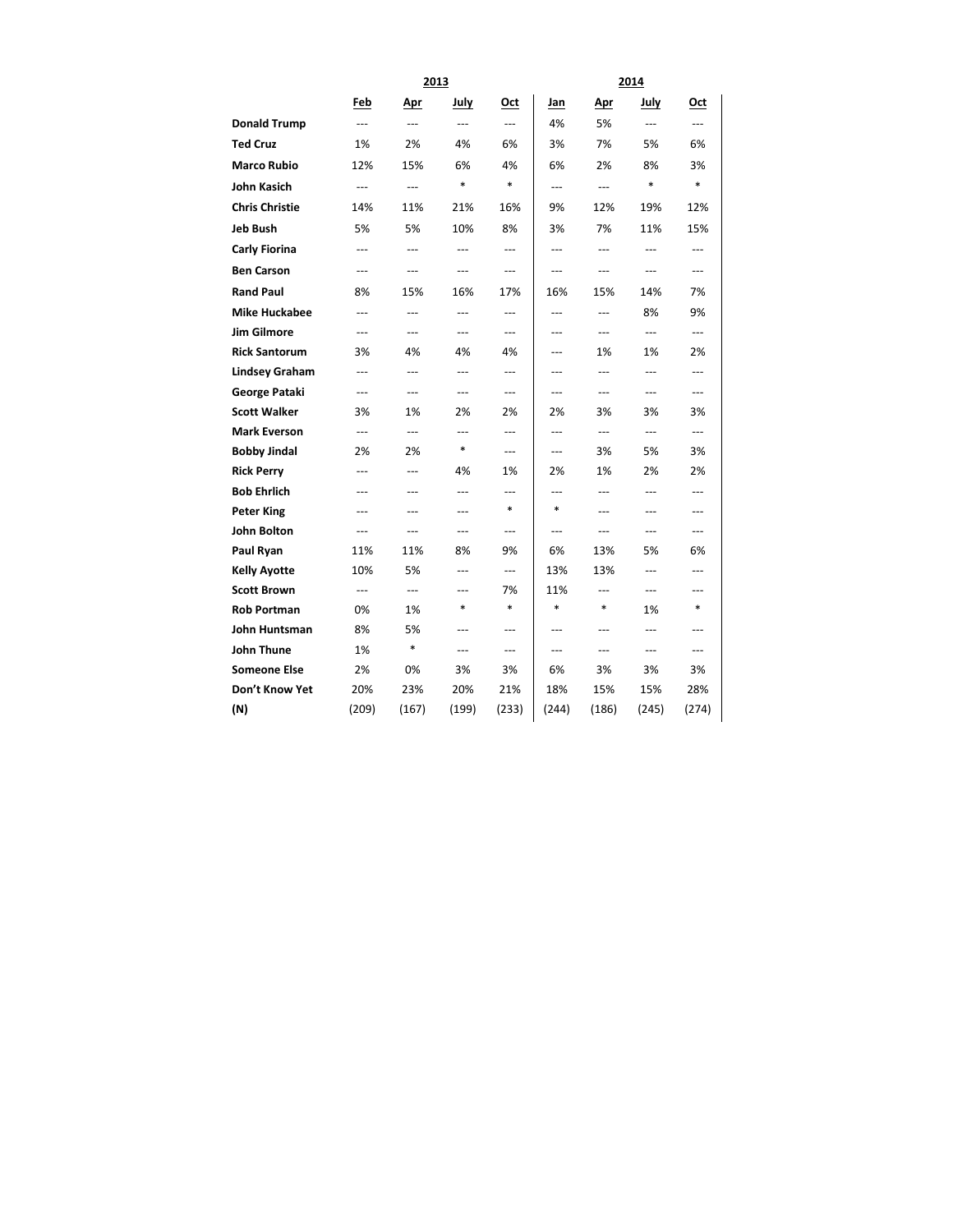# **Candidate You Wouldn't Vote For In 2016 NH Republican Primary**

(Likely NH GOP Primary Voters)

"Which of the candidates who are running for the Republican nomination would you NOT vote for under any circumstance?"

|                       |                          |               |            | 2015           |                |                          | 2016           |                |                |            |                  |                |                |                |           |
|-----------------------|--------------------------|---------------|------------|----------------|----------------|--------------------------|----------------|----------------|----------------|------------|------------------|----------------|----------------|----------------|-----------|
|                       |                          |               |            |                |                |                          | Jan            | Jan            | Jan            | Jan 29-    | Jan 30-          | Jan 31-        | Feb            | Feb            | Feb       |
|                       | Feb                      | May           | June       | <u>July</u>    | <b>Sept</b>    | Dec                      | 13-18          | 27-30          | 28-31          | Feb 1      | Feb <sub>2</sub> | Feb 3          | $2-4$          | $2 - 5$        | $3 - 6$   |
| <b>Donald Trump</b>   | 21%                      | 21%           | 23%        | 29%            | 25%            | 26%                      | 30%            | 35%            | 36%            | 31%        | 33%              | 33%            | 36%            | 34%            | 30%       |
| <b>Ted Cruz</b>       | 5%                       | 5%            | 4%         | 1%             | 3%             | 3%                       | 4%             | 9%             | 9%             | 10%        | 10%              | 12%            | 14%            | 13%            | 14%       |
| Jeb Bush              | 8%                       | 8%            | 10%        | 16%            | 11%            | 11%                      | 18%            | 12%            | 11%            | 9%         | 8%               | 8%             | 9%             | 11%            | 12%       |
| <b>Marco Rubio</b>    | 1%                       | 1%            | 2%         | 1%             | 0%             | 1%                       | 4%             | 3%             | 3%             | 3%         | 4%               | 5%             | 5%             | 5%             | 6%        |
| Carly Fiorina         | 1%                       | 4%            | $\ast$     | 1%             | 1%             | 4%                       | 4%             | 2%             | 2%             | 2%         | 2%               | 2%             | 3%             | 3%             | 4%        |
| <b>Chris Christie</b> | 10%                      | 13%           | 10%        | 6%             | 5%             | 6%                       | 9%             | 3%             | 3%             | 3%         | 4%               | 4%             | 3%             | 4%             | 3%        |
| <b>Jim Gilmore</b>    | ---                      | 0%            | 0%         | $\ast$         | 1%             | 2%                       | 3%             | 1%             | 1%             | 1%         | $\ast$           | 1%             | 3%             | 2%             | 3%        |
| John Kasich           | 0%                       | $\ast$        | $\ast$     | 0%             | $\ast$         | 2%                       | 2%             | 2%             | 3%             | 4%         | 3%               | 3%             | 2%             | 3%             | 3%        |
| <b>Ben Carson</b>     | $\ast$                   | 1%            | 0%         | 1%             | 1%             | 5%                       | 2%             | 2%             | 2%             | 3%         | 3%               | 4%             | 2%             | 3%             | 2%        |
| <b>Rand Paul</b>      | 5%                       | 5%            | 4%         | 2%             | 10%            | 7%                       | 5%             | 4%             | 5%             | 6%         | 5%               | $---$          | $\overline{a}$ | $\overline{a}$ | ---       |
| <b>Rick Santorum</b>  | 3%                       | 4%            | 2%         | 1%             | 2%             | 3%                       | 1%             | 1%             | 2%             | 2%         | 2%               | ---            | ---            | $---$          | ---       |
| <b>Mike Huckabee</b>  | 3%                       | 2%            | 3%         | 3%             | 8%             | 4%                       | 2%             | 1%             | 1%             | 1%         | $\overline{a}$   | $---$          | ---            | $---$          | ---       |
| <b>Lindsey Graham</b> | $\overline{\phantom{a}}$ | 2%            | 1%         | 4%             | 4%             | 3%                       | $---$          | ---            | ---            | ---        | ---              | ---            | ---            | $\overline{a}$ | ---       |
| George Pataki         | $\ast$                   | 4%            | 2%         | 2%             | 2%             | 2%                       | $\overline{a}$ | $---$          | $-$            | ---        | $\overline{a}$   | $\overline{a}$ | $-$ --         | $-$            | ---       |
| <b>Mark Everson</b>   | $\overline{\phantom{a}}$ | ---           | ---        | $\overline{a}$ | 1%             | $\overline{a}$           | ---            | ---            | ---            | ---        | ---              | ---            | ---            | $\overline{a}$ | ---       |
| <b>Bobby Jindal</b>   | 1%                       | 1%            | 2%         | *              | 1%             | $---$                    | ---            | ---            | ---            | ---        | $---$            | ---            | ---            | $---$          | ---       |
| <b>Scott Walker</b>   | $\ast$                   | 1%            | 2%         | $\ast$         | $\ast$         | $---$                    | $---$          | $---$          | $---$          | ---        | $---$            | $---$          | $---$          | $---$          | ---       |
| <b>Rick Perry</b>     | 2%                       | 1%            | 1%         | 2%             | ---            | ---                      | ---            | ---            | ---            | ---        | ---              | ---            |                | ---            | ---       |
| <b>Bob Ehrlich</b>    | ---                      | 0%            | *          | 0%             | $---$          | $\overline{a}$           | ---            | $\overline{a}$ | $-$            | ---        | $\overline{a}$   | ---            | $\overline{a}$ | $\overline{a}$ | ---       |
| <b>Peter King</b>     | 1%                       | 0%            | 1%         | $---$          | ---            | $---$                    | $---$          | $---$          | $---$          | ---        | $---$            | $---$          | $---$          | $---$          | ---       |
| <b>John Bolton</b>    | 0%                       | 1%            | ---        | ---            | ---            | $\overline{a}$           | ---            |                | ---            | ---        | ---              |                |                | ---            | ---       |
| <b>Mitt Romney</b>    | 5%                       | ---           | ---        | ---            | $---$          | $\overline{a}$           | $---$          | $\overline{a}$ | ---            | ---        | $\overline{a}$   | $\overline{a}$ | $\overline{a}$ | ---            | ---       |
| Paul Ryan             | $\overline{a}$           | $---$         | $---$      | $---$          | ---            | $\overline{a}$           | $\cdots$       | ---            | $\overline{a}$ | ---        | $\overline{a}$   | $\overline{a}$ | ---            | $---$          | ---       |
| <b>Rob Portman</b>    | $---$                    | $---$         | $---$      | ---            | $\overline{a}$ | $\overline{a}$           | $\overline{a}$ | $\overline{a}$ | $---$          | ---        | $\overline{a}$   | $---$          | $\overline{a}$ | $---$          | ---       |
| <b>Kelly Ayotte</b>   | ---                      | $---$         | $---$      | ---            | $\overline{a}$ | $---$                    | ---            | $\overline{a}$ | $---$          | ---        | $\overline{a}$   | $\overline{a}$ | $\overline{a}$ | $---$          | ---       |
| <b>Scott Brown</b>    | $\overline{a}$           | ---           | $---$      | ---            | ---            | $---$                    | ---            | ---            | $---$          | ---        | $---$            | $---$          | ---            | $---$          | ---       |
| John Huntsman         | $---$                    | $---$         | $---$      | $---$          | ---            | $---$                    | $---$          | $---$          | $---$          | ---        | $---$            | $---$          | $---$          | $---$          | ---       |
| John Thune            | $---$                    | ---<br>$\ast$ | ---        | $\overline{a}$ | ---            | $\hspace{0.05cm} \ldots$ | ---<br>$\ast$  | ---            | $\overline{a}$ | ---        | ---              | ---            | ---            | $\cdots$       |           |
| <b>Someone Else</b>   | 1%                       |               | 1%         | 1%             | 0%             | 1%                       |                | 1%             | 1%             | 1%         | 1%               | 6%             | 2%             | 2%             | 1%        |
| All OK<br>Don't Know  | 11%<br>22%               | 10%<br>18%    | 13%<br>19% | 12%<br>17%     | 10%<br>15%     | 12%<br>9%                | 10%<br>6%      | 14%<br>9%      | 14%<br>9%      | 15%<br>10% | 15%<br>9%        | 13%<br>10%     | 13%<br>10%     | 13%<br>9%      | 13%<br>9% |
| (N)                   | (347)                    | (285)         | (397)      | (307)          | (343)          | (399)                    | (406)          | (400)          | (353)          | (358)      | (374)            | (387)          | (284)          | (364)          | (357)     |
|                       |                          |               |            |                |                |                          |                |                |                |            |                  |                |                |                |           |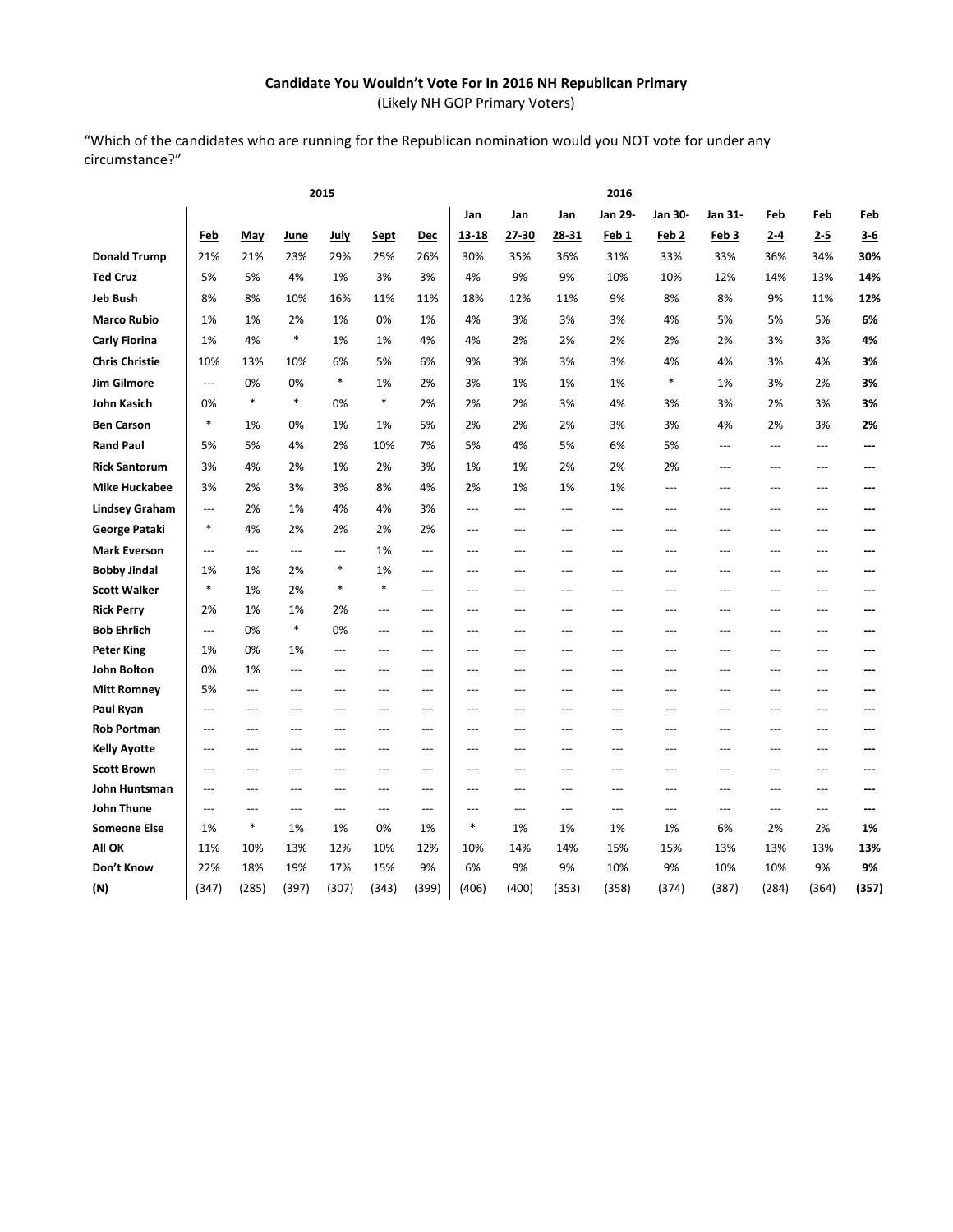|                       |                | 2013           |                |                | 2014           |                |                          |                |  |  |  |
|-----------------------|----------------|----------------|----------------|----------------|----------------|----------------|--------------------------|----------------|--|--|--|
|                       | Feb            | <u>Apr</u>     | July           | <u>Oct</u>     | <u>Jan</u>     | <u>Apr</u>     | July                     | Oct            |  |  |  |
| <b>Donald Trump</b>   | $\overline{a}$ | $\overline{a}$ | $\overline{a}$ | $\overline{a}$ | 25%            | 27%            | $\overline{a}$           | $---$          |  |  |  |
| <b>Jeb Bush</b>       | 6%             | 8%             | 11%            | 8%             | 2%             | 7%             | 9%                       | 10%            |  |  |  |
| <b>Ted Cruz</b>       | 1%             | $\ast$         | 3%             | 8%             | 5%             | 4%             | 3%                       | 4%             |  |  |  |
| <b>Rand Paul</b>      | 6%             | 9%             | 3%             | 5%             | 3%             | 4%             | 3%                       | 5%             |  |  |  |
| <b>Chris Christie</b> | 6%             | 11%            | 11%            | 7%             | 9%             | 15%            | 16%                      | 12%            |  |  |  |
| <b>Marco Rubio</b>    | 1%             | $\ast$         | 2%             | 2%             | 2%             | 1%             | 1%                       | $\ast$         |  |  |  |
| <b>John Kasich</b>    | ---            | $---$          | $\ast$         | 0%             | $\overline{a}$ | $\overline{a}$ | $\ast$                   | $\ast$         |  |  |  |
| <b>Ben Carson</b>     | ---            | ---            | $\overline{a}$ | $\overline{a}$ | ---            | $\overline{a}$ | ---                      | $---$          |  |  |  |
| Carly Fiorina         | $\overline{a}$ |                | $\overline{a}$ | ---            | ---            | $\sim$         | $\overline{\phantom{a}}$ | $---$          |  |  |  |
| <b>Rick Santorum</b>  | 11%            | 13%            | 11%            | 6%             | ---            | 5%             | 7%                       | 4%             |  |  |  |
| <b>Jim Gilmore</b>    | $\overline{a}$ | $\overline{a}$ | $\overline{a}$ | $\overline{a}$ | ---            | ---            | ---                      | ---            |  |  |  |
| <b>Mike Huckabee</b>  | ---            | ---            | $-$            | ---            | ---            | ---            | 4%                       | 6%             |  |  |  |
| <b>Lindsey Graham</b> | $---$          | ---            | $\overline{a}$ | ---            | ---            | $\overline{a}$ | ---                      | $\overline{a}$ |  |  |  |
| George Pataki         | ---            | ---            | $\overline{a}$ | ---            | ---            | ---            | ---                      | ---            |  |  |  |
| <b>Mark Everson</b>   | ---            | ---            | $---$          | ---            | ---            | ---            | ---                      | ---            |  |  |  |
| <b>Bobby Jindal</b>   | 2%             | $\ast$         | 1%             | $---$          | ---            | *              | 1%                       | 1%             |  |  |  |
| <b>Scott Walker</b>   | 2%             | *              | 0%             | $\ast$         | $\ast$         | 0%             | 3%                       | *              |  |  |  |
| <b>Rick Perry</b>     | $---$          | ---            | 5%             | 6%             | 2%             | 3%             | 7%                       | 4%             |  |  |  |
| <b>Bob Ehrlich</b>    | $---$          | ---            | $\overline{a}$ | $\overline{a}$ | $\overline{a}$ | $\overline{a}$ | $\overline{a}$           | ---            |  |  |  |
| <b>Peter King</b>     | ---            | ---            | $\sim$         | 5%             | 1%             | $\overline{a}$ | ---                      | $---$          |  |  |  |
| <b>John Bolton</b>    | ---            | ---            | $---$          | ---            | ---            | $\overline{a}$ | ---                      |                |  |  |  |
| <b>Mitt Romney</b>    | ---            | ---            | ---            | ---            | ---            | ---            | ---                      | ---            |  |  |  |
| Paul Ryan             | 2%             | $\ast$         | $\ast$         | 1%             | $\ast$         | 0%             | 1%                       | 0%             |  |  |  |
| <b>Rob Portman</b>    | 3%             | 1%             | 1%             | $\ast$         | $\ast$         | 0%             | *                        | 1%             |  |  |  |
| <b>Kelly Ayotte</b>   | 6%             | 6%             | $\overline{a}$ | $\overline{a}$ | 5%             | 4%             | ---                      | $\overline{a}$ |  |  |  |
| <b>Scott Brown</b>    | ---            | ---            | $-$            | 2%             | 5%             | ---            | ---                      | ---            |  |  |  |
| John Huntsman         | 4%             | 6%<br>*        | $---$          | $---$          | ---            | $---$          | ---                      | $---$          |  |  |  |
| John Thune            | 1%             |                | ---<br>$\ast$  | ---            | ---            | $---$          | ---                      | ---            |  |  |  |
| <b>Someone Else</b>   | 2%             | $\ast$         |                | 1%             | $\ast$         | 2%             | $\ast$                   | $\ast$         |  |  |  |
| All OK                | 15%            | 24%            | 25%            | 20%            | 21%            | 16%            | 23%                      | 17%            |  |  |  |
| Don't Know            | 32%            | 21%            | 25%            | 28%            | 19%            | 14%            | 21%                      | 34%            |  |  |  |
| (N)                   | (208)          | (168)          | (197)          | (232)          | (243)          | (185)          | (243)                    | (271)          |  |  |  |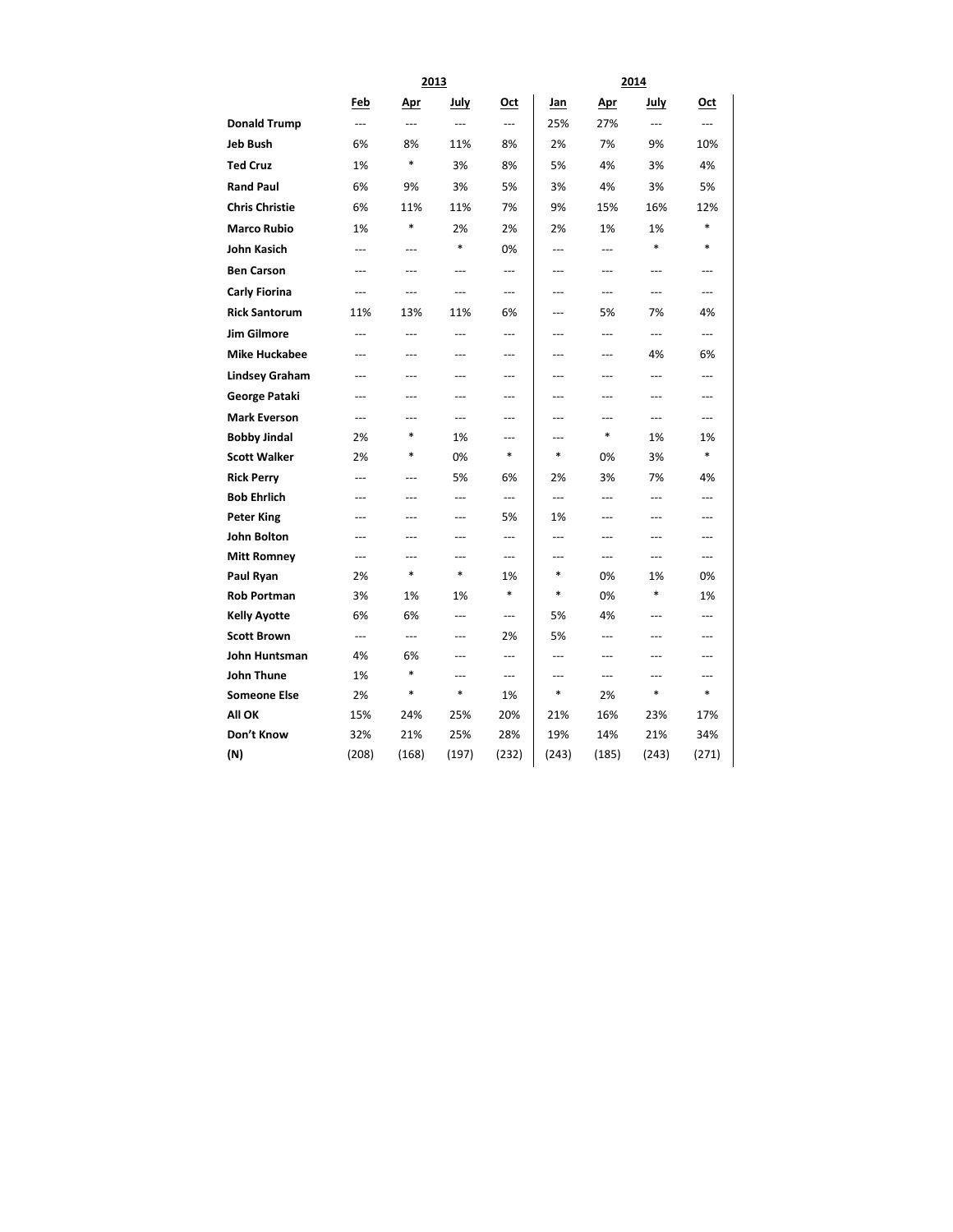# **Who Will Win 2016 NH Republican Primary?**

(Likely NH GOP Primary Voters)

"Regardless of who you are voting for, which candidate do you think is most likely to win the New Hampshire Republican primary?"

|                       |        |        | 2015   |        |        |              |              |                             |                             | 2016             |                |                |              |  |
|-----------------------|--------|--------|--------|--------|--------|--------------|--------------|-----------------------------|-----------------------------|------------------|----------------|----------------|--------------|--|
|                       | Feb    | May    | July   | Sept   | Dec    | Jan<br>27-30 | Jan<br>28-31 | Jan 29-<br>Feb <sub>1</sub> | Jan 30-<br>Feb <sub>2</sub> | Jan 31-<br>Feb 3 | Feb<br>$2 - 4$ | Feb<br>$2 - 5$ | Feb<br>$3-6$ |  |
| <b>Donald Trump</b>   | 3%     | 2%     | 25%    | 40%    | 59%    | 66%          | 69%          | 70%                         | 70%                         | 67%              | 63%            | 65%            | 65%          |  |
| <b>Ted Cruz</b>       | $\ast$ | 2%     | 2%     | $\ast$ | 2%     | 6%           | 4%           | 3%                          | 4%                          | 6%               | 11%            | 10%            | 10%          |  |
| <b>Marco Rubio</b>    | *      | 7%     | 1%     | 5%     | 6%     | 2%           | 4%           | 4%                          | 5%                          | 8%               | 8%             | 8%             | 9%           |  |
| <b>John Kasich</b>    | 0%     | 1%     | 1%     | 3%     | 1%     | 1%           | 1%           | 1%                          | 1%                          | 1%               | 1%             | 1%             | 1%           |  |
| <b>Chris Christie</b> | 4%     | 3%     | 4%     | 2%     | 6%     | 1%           | 1%           | 1%                          | *                           | $\ast$           | $\ast$         | 1%             | 1%           |  |
| <b>Jeb Bush</b>       | 15%    | 24%    | 26%    | 12%    | 4%     | 2%           | 2%           | 2%                          | 1%                          | 1%               | 1%             | 1%             | $\ast$       |  |
| <b>Carly Fiorina</b>  | 0%     | 1%     | 0%     | 8%     | 1%     | $\ast$       | $\ast$       | $\ast$                      | 0%                          | 0%               | $\ast$         | $\ast$         | $\ast$       |  |
| <b>Ben Carson</b>     | 1%     | 1%     | $\ast$ | 4%     | 1%     | 1%           | 1%           | 0%                          | 0%                          | 0%               | 0%             | 0%             | 0%           |  |
| <b>Jim Gilmore</b>    | ---    | 0%     | 0%     | 0%     | 0%     | 0%           | 0%           | 0%                          | 0%                          | 0%               | 0%             | 0%             | 0%           |  |
| <b>Rand Paul</b>      | 7%     | 10%    | 2%     | 1%     | 1%     | 1%           | 1%           | 1%                          | 1%                          | ---              | ---            | ---            | ---          |  |
| <b>Mike Huckabee</b>  | 1%     | $\ast$ | 2%     | 0%     | $\ast$ | 0%           | 0%           | 0%                          | $---$                       | $---$            | ---            | $---$          | ---          |  |
| <b>Rick Santorum</b>  | 1%     | 3%     | $\ast$ | 1%     | 0%     | 0%           | 0%           | 0%                          | 0%                          | ---              | ---            |                | ---          |  |
| <b>George Pataki</b>  | 0%     | $\ast$ | 0%     | 0%     | 0%     | $---$        | $---$        | $---$                       | ---                         | ---              | ---            | ---            | ---          |  |
| <b>Lindsey Graham</b> | ---    | 0%     | 0%     | 0%     | 0%     | $---$        | $---$        | $---$                       | ---                         | ---              | ---            | $---$          | ---          |  |
| <b>Scott Walker</b>   | 3%     | 7%     | 8%     | $\ast$ | ---    | ---          | ---          | ---                         | ---                         | ---              | ---            | ---            |              |  |
| <b>Bobby Jindal</b>   | 1%     | 0%     | 1%     | 0%     | ---    | ---          | ---          | ---                         | ---                         | ---              | ---            | ---            | ---          |  |
| <b>Mark Everson</b>   | ---    | $---$  | ---    | 0%     | ---    | ---          | ---          | ---                         | ---                         | ---              | ---            | ---            | ---          |  |
| <b>Rick Perry</b>     | 2%     | 2%     | $\ast$ | ---    | $-$    | ---          | $---$        | $---$                       | ---                         | ---              | ---            | $---$          |              |  |
| <b>Bob Ehrlich</b>    | ---    | 0%     | 0%     | ---    | ---    | ---          | ---          | ---                         | ---                         | ---              | ---            | ---            |              |  |
| <b>John Bolton</b>    | $\ast$ | $\ast$ | $---$  | ---    | ---    | ---          | $-$ - $-$    | $-$ --                      | ---                         | ---              | ---            | $- - -$        | ---          |  |
| <b>Peter King</b>     | 0%     | $\ast$ | ---    | ---    | ---    | ---          | ---          | $---$                       | ---                         | ---              | ---            | ---            | ---          |  |
| <b>Mitt Romney</b>    | 22%    | $---$  | ---    | ---    | ---    | $---$        | $---$        | ---                         | ---                         | ---              | ---            | ---            |              |  |
| <b>Someone Else</b>   | $\ast$ | 0%     | 0%     | 0%     | 0%     | 1%           | 2%           | 2%                          | 1%                          | 0%               | $\ast$         | 0%             | 1%           |  |
| Don't Know            | 40%    | 38%    | 28%    | 24%    | 20%    | 19%          | 17%          | 17%                         | 16%                         | 16%              | 16%            | 15%            | 13%          |  |
| (N)                   | (347)  | (289)  | (309)  | (344)  | (403)  | (405)        | (357)        | (360)                       | (378)                       | (389)            | (287)          | (370)          | (361)        |  |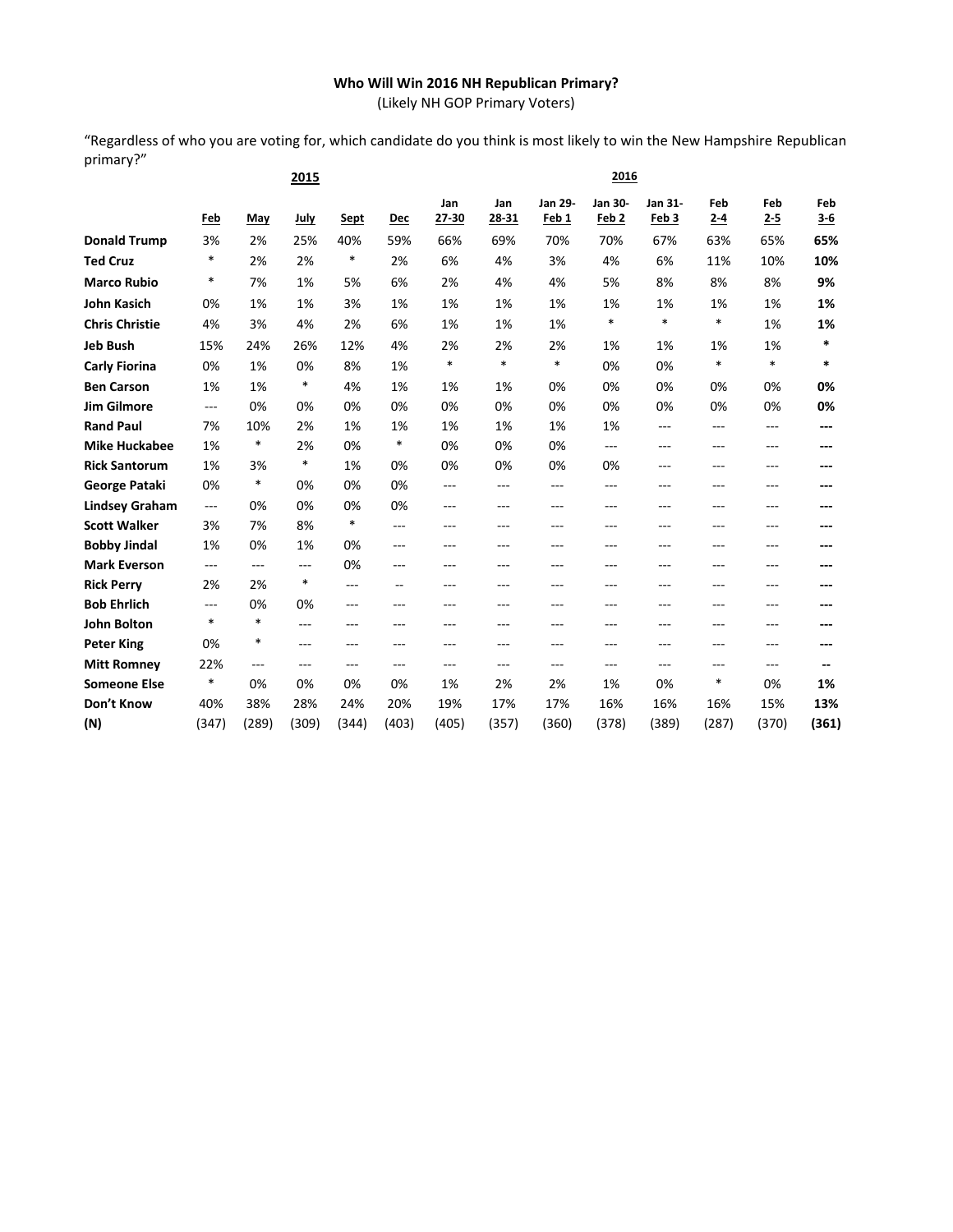# **Decided 2016 GOP Primary Vote (Likely 2016 GOP Primary Voters)**

|                                                     | Def.<br><b>Decided</b> | Leaning<br><b>Towards Someone</b> | <b>Still Trying</b><br><b>To Decide</b> | <u>(N)</u> |
|-----------------------------------------------------|------------------------|-----------------------------------|-----------------------------------------|------------|
| <b>LIKELY NH GOP PRIMARY VOTERS</b>                 | 45%                    | 25%                               | 30%                                     | 362        |
| Registered Undeclared                               | 40%                    | 24%                               | 36%                                     | 155        |
| Registered Republican                               | 49%                    | 26%                               | 25%                                     | 200        |
|                                                     |                        |                                   |                                         |            |
| Democrat/Independent                                | 53%                    | 18%                               | 30%                                     | 77         |
| Republican                                          | 43%                    | 27%                               | 30%                                     | 281        |
| Liberal/Moderate                                    | 43%                    | 26%                               | 31%                                     | 149        |
| Conservative                                        | 46%                    | 24%                               | 29%                                     | 196        |
| <b>Extremely Interested</b>                         | 49%                    | 25%                               | 25%                                     | 210        |
| Very Interested                                     | 42%                    | 26%                               | 32%                                     | 118        |
| Somewhat/Not Very Interested                        | 30%                    | 14%                               | 55%                                     | 33         |
|                                                     |                        |                                   |                                         |            |
| Voted in 2008 & 2012 NH Primaries                   | 45%                    | 27%                               | 28%                                     | 251        |
| Voted in 2008 or 2012 NH Primary                    | 49%                    | 27%                               | 24%                                     | 47         |
| Did Not Vote in Either NH Primary                   | 43%                    | 14%                               | 43%                                     | 63         |
| Will Definitely Vote                                | 50%                    | 24%                               | 26%                                     | 302        |
| Will Vote Unless Emergency                          | 18%                    | 30%                               | 52%                                     | 60         |
|                                                     |                        |                                   |                                         |            |
| <b>Read Union Leader</b>                            | 45%                    | 22%                               | 33%                                     | 92         |
| <b>Read Boston Globe</b>                            | 75%                    | 13%                               | 12%                                     | 28         |
| Read Local Newspapers                               | 45%                    | 25%                               | 30%                                     | 107        |
| Watch WMUR                                          | 41%                    | 26%                               | 33%                                     | 215        |
| Listen to NHPR                                      | 42%                    | 24%                               | 33%                                     | 76         |
| Listen to Conserv. Talk Radio                       | 50%                    | 24%                               | 26%                                     | 78         |
| 18 to 34                                            | 52%                    | 23%                               | 25%                                     | 62         |
| 35 to 49                                            |                        |                                   |                                         |            |
| 50 to 64                                            | 37%                    | 23%                               | 39%                                     | 90         |
|                                                     | 45%                    | 26%                               | 29%                                     | 132        |
| 65 and over                                         | 51%                    | 27%                               | 22%                                     | 64         |
| Male                                                | 48%                    | 24%                               | 27%                                     | 192        |
| Female                                              | 42%                    | 25%                               | 34%                                     | 170        |
| High school or less                                 | 55%                    | 26%                               | 19%                                     | 65         |
| Some college                                        | 51%                    | 17%                               | 33%                                     | 82         |
| College graduate                                    | 36%                    | 30%                               | 34%                                     | 152        |
| Post-graduate                                       | 47%                    | 22%                               | 31%                                     | 58         |
|                                                     |                        |                                   |                                         |            |
| Attend services 1 or more/week<br>1-2 times a month | 36%                    | 28%                               | 35%                                     | 105<br>34  |
| Less often                                          | 50%                    | 21%                               | 29%                                     |            |
|                                                     | 48%                    | 25%                               | 27%                                     | 121<br>94  |
| Never                                               | 48%                    | 22%                               | 30%                                     |            |
| North Country                                       | 48%                    | 19%                               | 32%                                     | 29         |
| Central / Lakes                                     | 49%                    | 15%                               | 36%                                     | 62         |
| <b>Connecticut Valley</b>                           | 39%                    | 29%                               | 31%                                     | 38         |
| Mass Border                                         | 44%                    | 32%                               | 24%                                     | 118        |
| Seacoast                                            | 50%                    | 20%                               | 30%                                     | 52         |
| Manchester Area                                     | 42%                    | 24%                               | 35%                                     | 63         |
|                                                     | 47%                    | 22%                               | 32%                                     |            |
| First Cong. Dist<br>Second Cong. Dist               | 44%                    | 27%                               | 29%                                     | 182<br>180 |
|                                                     |                        |                                   |                                         |            |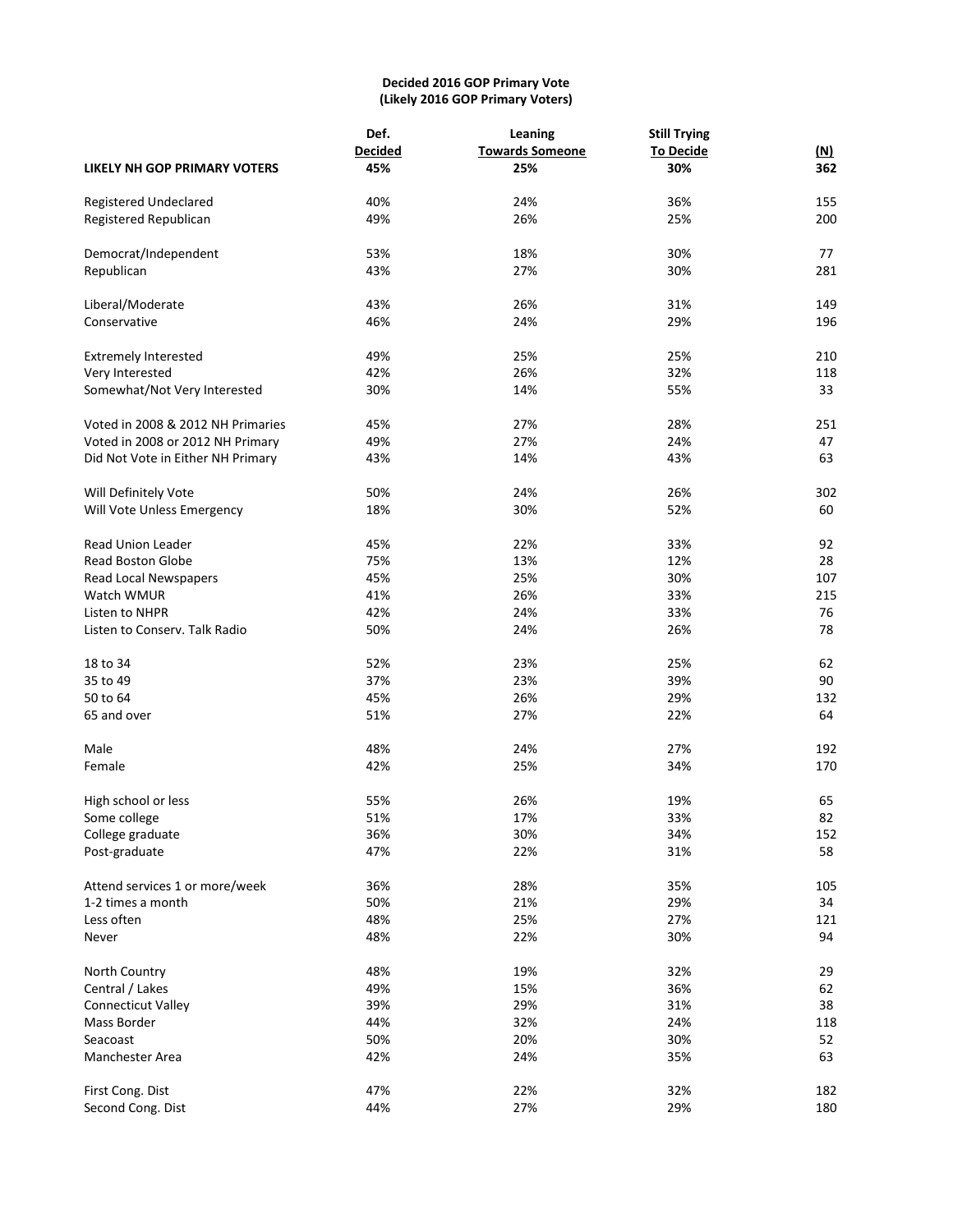# **GOP 2016 Primary Support (Likely 2016 GOP Primary Voters)**

|                                   | Donald       | Marco        | Ted  | John   | Jeb         | Carly   | <b>Chris</b>    | Someone |                  |             |
|-----------------------------------|--------------|--------------|------|--------|-------------|---------|-----------------|---------|------------------|-------------|
|                                   | <b>Trump</b> | <b>Rubio</b> | Cruz | Kasich | <b>Bush</b> | Fiorina | <b>Christie</b> | Else    | <b>Undecided</b> | <u>(N=)</u> |
| LIKELY NH GOP PRIMARY VOTERS      | 33%          | 16%          | 14%  | 11%    | 7%          | 6%      | 4%              | 3%      | 6%               | 361         |
| Registered Undeclared             | 34%          | 13%          | 13%  | 14%    | 6%          | 8%      | 3%              | 0%      | 8%               | 157         |
| Registered Republican             | 31%          | 19%          | 15%  | 8%     | 8%          | 6%      | 4%              | 4%      | 5%               | 197         |
| Democrat/Independent              | 32%          | 4%           | 10%  | 29%    | 6%          | 4%      | 4%              | 3%      | 8%               | 76          |
| Republican                        | 33%          | 19%          | 15%  | 6%     | 7%          | 7%      | 3%              | 3%      | 6%               | 282         |
| Liberal/Moderate                  | 31%          | 17%          | 6%   | 20%    | 11%         | 3%      | 6%              | 1%      | 6%               | 146         |
| Conservative                      | 31%          | 17%          | 21%  | 4%     | 4%          | 9%      | 2%              | 5%      | 7%               | 198         |
| <b>Extremely Interested</b>       | 32%          | 17%          | 15%  | 10%    | 6%          | 6%      | 4%              | 3%      | 6%               | 211         |
| Very Interested                   | 35%          | 17%          | 13%  | 13%    | 5%          | 4%      | 2%              | 3%      | 7%               | 116         |
| Somewhat/Not Very Interested      | 30%          | 3%           | 12%  | 4%     | 19%         | 17%     | 7%              | 0%      | 8%               | 33          |
| Voted in 2008 & 2012 NH Primaries | 29%          | 18%          | 15%  | 12%    | 8%          | 7%      | 3%              | 3%      | 6%               | 250         |
| Voted in 2008 or 2012 NH Primary  | 36%          | 9%           | 11%  | 9%     | 6%          | 7%      | 11%             | 1%      | 10%              | 47          |
| Did Not Vote in Either NH Primary | 45%          | 13%          | 13%  | 9%     | 3%          | 6%      | 0%              | 4%      | 7%               | 63          |
| Definitely Decided                | 47%          | 13%          | 14%  | 14%    | 5%          | 2%      | 4%              | 2%      | 0%               | 161         |
| Leaning Towards Someone           | 22%          | 25%          | 20%  | 8%     | 5%          | 6%      | 5%              | 5%      | 4%               | 88          |
| Still Trying to Decide            | 19%          | 14%          | 11%  | 8%     | 11%         | 13%     | 4%              | 3%      | 18%              | 108         |
| Will Definitely Vote              | 35%          | 19%          | 13%  | 11%    | 5%          | 6%      | 4%              | 2%      | 5%               | 301         |
| Will Vote Unless Emergency        | 23%          | 3%           | 21%  | 8%     | 15%         | 8%      | 5%              | 4%      | 15%              | 60          |
| <b>Read Union Leader</b>          | 37%          | 25%          | 7%   | 8%     | 6%          | 7%      | 4%              | 2%      | 3%               | 90          |
| <b>Read Boston Globe</b>          | 37%          | 17%          | 2%   | 22%    | 7%          | 0%      | 8%              | 0%      | 6%               | 28          |
| Read Local Newspapers             | 36%          | 17%          | 3%   | 11%    | 12%         | 9%      | 6%              | 3%      | 3%               | 106         |
| Watch WMUR                        | 37%          | 15%          | 11%  | 9%     | 9%          | 5%      | 5%              | 2%      | 8%               | 213         |
| Listen to NHPR                    | 24%          | 20%          | 13%  | 21%    | 4%          | 8%      | 2%              | 4%      | 5%               | 77          |
| Listen to Conserv. Talk Radio     | 44%          | 13%          | 22%  | 1%     | 1%          | 10%     | 3%              | 1%      | 5%               | 77          |
| 18 to 34                          | 34%          | 12%          | 20%  | 11%    | 8%          | 5%      | 0%              | 3%      | 7%               | 65          |
| 35 to 49                          | 39%          | 17%          | 14%  | 5%     | 3%          | 7%      | 6%              | 3%      | 6%               | 90          |
| 50 to 64                          | 26%          | 16%          | 14%  | 14%    | 8%          | 8%      | 4%              | 2%      | 7%               | 130         |
| 65 and over                       | 38%          | 18%          | 7%   | 14%    | 9%          | 6%      | 1%              | 4%      | 3%               | 61          |
| Male                              | 33%          | 15%          | 16%  | 12%    | 6%          | 7%      | 4%              | 3%      | 5%               | 191         |
| Female                            | 32%          | 18%          | 13%  | 10%    | 8%          | 6%      | 4%              | 3%      | 7%               | 170         |
| High school or less               | 42%          | 21%          | 17%  | 7%     | 2%          | 3%      | 0%              | 2%      | 5%               | 65          |
| Some college                      | 34%          | 15%          | 17%  | 6%     | 7%          | 6%      | 3%              | 3%      | 9%               | 82          |
| College graduate                  | 33%          | 15%          | 12%  | 10%    | 9%          | 9%      | 4%              | 3%      | 5%               | 149         |
| Post-graduate                     | 21%          | 15%          | 13%  | 23%    | 6%          | 4%      | 6%              | 4%      | 8%               | 61          |
| Attend services 1 or more/week    | 19%          | 17%          | 22%  | 5%     | 10%         | 9%      | 1%              | 7%      | 10%              | 105         |
| 1-2 times a month                 | 25%          | 20%          | 11%  | 23%    | 6%          | 6%      | 0%              | 0%      | 9%               | 33          |
| Less often                        | 36%          | 16%          | 12%  | 12%    | 5%          | 6%      | 7%              | 2%      | 6%               | 121         |
| Never                             | 46%          | 14%          | 10%  | 11%    | 7%          | 5%      | 4%              | 1%      | 3%               | 91          |
| North Country                     | 22%          | 19%          | 23%  | 14%    | 0%          | 10%     | 0%              | 5%      | 7%               | 27          |
| Central / Lakes                   | 31%          | 13%          | 15%  | 7%     | 10%         | 4%      | 5%              | 5%      | 10%              | 61          |
| <b>Connecticut Valley</b>         | 23%          | 15%          | 8%   | 22%    | 15%         | 5%      | 3%              | 7%      | 2%               | 38          |
| Mass Border                       | 39%          | 17%          | 11%  | 12%    | 5%          | 5%      | 5%              | 2%      | 5%               | 121         |
| Seacoast                          | 45%          | 8%           | 16%  | 11%    | 3%          | 12%     | 2%              | 0%      | 4%               | 51          |
| Manchester Area                   | 25%          | 24%          | 17%  | 3%     | 7%          | 7%      | 4%              | 2%      | 11%              | 62          |
| First Cong. Dist                  | 36%          | 14%          | 13%  | 10%    | 7%          | 9%      | 2%              | 1%      | 7%               | 179         |
| Second Cong. Dist                 | 29%          | 18%          | 15%  | 11%    | 7%          | 4%      | 5%              | 4%      | 6%               | 182         |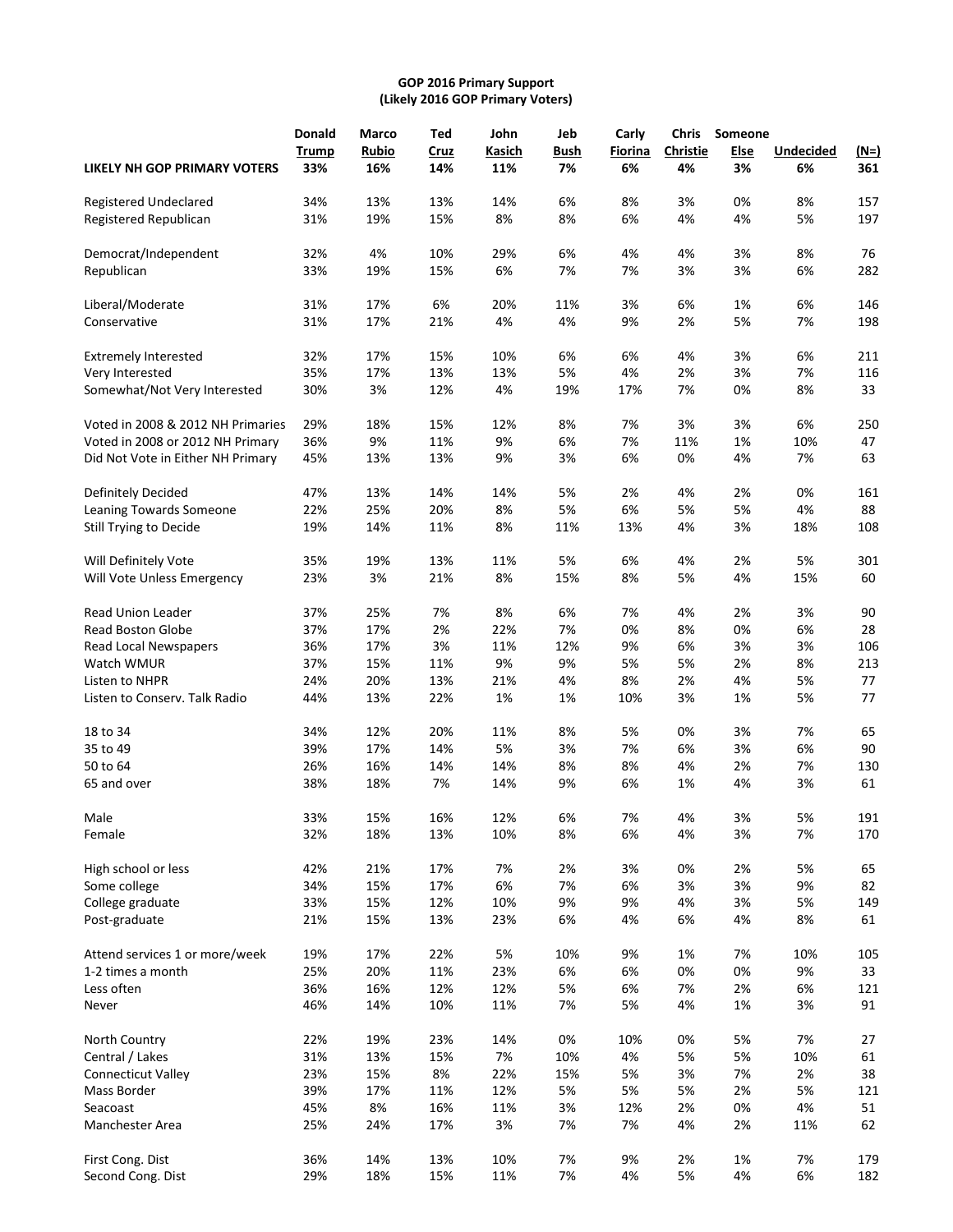#### **GOP 2016 Primary – Would NOT Support (Likely 2016 GOP Primary Voters)**

|                                   | Donald       | Ted  | Jeb         | Marco        | Carly   | Someone     | All               | Don't |             |
|-----------------------------------|--------------|------|-------------|--------------|---------|-------------|-------------------|-------|-------------|
|                                   | <b>Trump</b> | Cruz | <b>Bush</b> | <b>Rubio</b> | Fiorina | <u>Else</u> | <b>Acceptable</b> | Know  | <u>(N=)</u> |
| LIKELY NH GOP PRIMARY VOTERS      | 30%          | 14%  | 12%         | 6%           | 4%      | 12%         | 13%               | 9%    | 357         |
| Registered Undeclared             | 25%          | 20%  | 13%         | 6%           | 3%      | 12%         | 10%               | 10%   | 152         |
| Registered Republican             | 34%          | 9%   | 12%         | 6%           | 4%      | 11%         | 15%               | 8%    | 198         |
| Democrat/Independent              | 20%          | 19%  | 4%          | 7%           | 4%      | 14%         | 14%               | 17%   | 75          |
| Republican                        | 33%          | 12%  | 14%         | 6%           | 4%      | 12%         | 13%               | 7%    | 279         |
| Liberal/Moderate                  | 32%          | 18%  | 8%          | 7%           | 5%      | 12%         | 7%                | 10%   | 144         |
| Conservative                      | 30%          | 10%  | 13%         | 5%           | 4%      | 13%         | 17%               | 8%    | 196         |
| <b>Extremely Interested</b>       | 35%          | 11%  | 12%         | 8%           | 3%      | 12%         | 14%               | 5%    | 207         |
| Very Interested                   | 23%          | 17%  | 13%         | 3%           | 5%      | 11%         | 11%               | 15%   | 116         |
| Somewhat/Not Very Interested      | 22%          | 18%  | 7%          | 6%           | 6%      | 16%         | 11%               | 14%   | 33          |
| Voted in 2008 & 2012 NH Primaries | 34%          | 11%  | 14%         | 6%           | 4%      | 11%         | 13%               | 6%    | 248         |
| Voted in 2008 or 2012 NH Primary  | 22%          | 28%  | 5%          | 7%           | 0%      | 17%         | 13%               | 9%    | 46          |
| Did Not Vote in Either NH Primary | 20%          | 12%  | 8%          | 6%           | 8%      | 13%         | 13%               | 20%   | 63          |
| Definitely Decided                | 25%          | 16%  | 18%         | 8%           | 2%      | 13%         | 13%               | 5%    | 159         |
| Leaning Towards Someone           | 42%          | 6%   | 10%         | 2%           | 8%      | 14%         | 14%               | 4%    | 88          |
| Still Trying to Decide            | 26%          | 16%  | 5%          | 8%           | 4%      | 10%         | 12%               | 19%   | 109         |
| Will Definitely Vote              | 30%          | 14%  | 13%         | 6%           | 4%      | 12%         | 14%               | 7%    | 297         |
| Will Vote Unless Emergency        | 29%          | 13%  | 9%          | 7%           | 7%      | 12%         | 5%                | 18%   | 60          |
| Read Union Leader                 | 33%          | 13%  | 9%          | 7%           | 6%      | 10%         | 15%               | 7%    | 88          |
| <b>Read Boston Globe</b>          | 33%          | 16%  | 9%          | 13%          | 0%      | 3%          | 9%                | 16%   | 26          |
| Read Local Newspapers             | 32%          | 17%  | 7%          | 7%           | 3%      | 12%         | 11%               | 12%   | 105         |
| Watch WMUR                        | 27%          | 16%  | 10%         | 6%           | 5%      | 15%         | 12%               | 9%    | 212         |
| Listen to NHPR                    | 34%          | 11%  | 15%         | 6%           | 3%      | 15%         | 7%                | 8%    | 75          |
| Listen to Conserv. Talk Radio     | 11%          | 12%  | 29%         | 10%          | 1%      | 18%         | 13%               | 6%    | 77          |
| 18 to 34                          | 24%          | 20%  | 13%         | 5%           | 5%      | 10%         | 13%               | 12%   | 62          |
| 35 to 49                          | 34%          | 10%  | 8%          | 10%          | 6%      | 13%         | 8%                | 11%   | 90          |
| 50 to 64                          | 31%          | 13%  | 15%         | 6%           | 5%      | 11%         | 12%               | 7%    | 129         |
| 65 and over                       | 31%          | 15%  | 9%          | 4%           | 0%      | 15%         | 19%               | 6%    | 61          |
| Male                              | 24%          | 13%  | 16%         | 6%           | 5%      | 12%         | 17%               | 6%    | 191         |
| Female                            | 37%          | 14%  | 7%          | 6%           | 3%      | 13%         | 8%                | 12%   | 166         |
| High school or less               | 26%          | 7%   | 16%         | 8%           | 4%      | 19%         | 7%                | 13%   | 65          |
| Some college                      | 19%          | 16%  | 18%         | $2\%$        | 4%      | 15%         | 19%               | 8%    | 81          |
| College graduate                  | 33%          | 12%  | 10%         | 6%           | 5%      | 10%         | 14%               | 9%    | 148         |
| Post-graduate                     | 41%          | 21%  | 3%          | 11%          | 2%      | 8%          | 7%                | 6%    | 58          |
| Attend services 1 or more/week    | 45%          | 6%   | 12%         | 6%           | 3%      | 9%          | 13%               | 5%    | 103         |
| 1-2 times a month                 | 26%          | 15%  | 13%         | 7%           | 0%      | 9%          | 16%               | 14%   | 34          |
| Less often                        | 25%          | 14%  | 9%          | 8%           | 5%      | 13%         | 15%               | 12%   | 121         |
| Never                             | 22%          | 21%  | 15%         | 4%           | 7%      | 17%         | 7%                | 8%    | 91          |
| North Country                     | 22%          | 16%  | 12%         | 4%           | 4%      | 8%          | 20%               | 14%   | 26          |
| Central / Lakes                   | 31%          | 22%  | 11%         | 1%           | 3%      | 11%         | 6%                | 15%   | 62          |
| <b>Connecticut Valley</b>         | 37%          | 5%   | 12%         | 8%           | 0%      | 20%         | 13%               | 4%    | 38          |
| Mass Border                       | 33%          | 13%  | 11%         | 8%           | 9%      | 5%          | 14%               | 6%    | 117         |
| Seacoast                          | 13%          | 15%  | 14%         | 6%           | 1%      | 26%         | 12%               | 13%   | 52          |
| Manchester Area                   | 35%          | 10%  | 12%         | 8%           | 2%      | 12%         | 14%               | 7%    | 62          |
| First Cong. Dist                  | 26%          | 15%  | 10%         | 7%           | 4%      | 14%         | 14%               | 10%   | 180         |
| Second Cong. Dist                 | 33%          | 12%  | 14%         | 5%           | 4%      | 11%         | 12%               | 8%    | 176         |